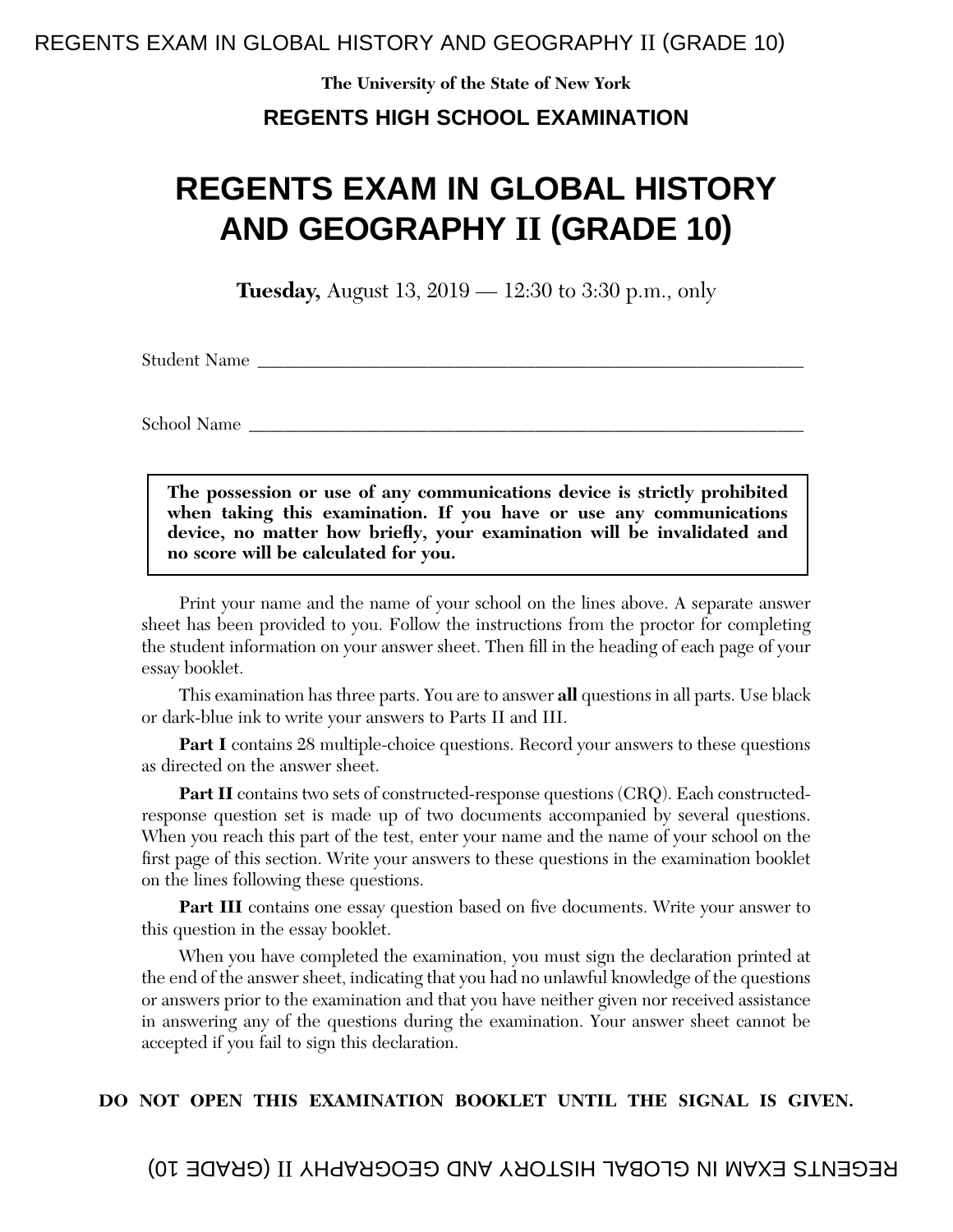# **Part I**

# **Answer all questions in this part.**

*Directions* (1–28): For each statement or question, record on your separate answer sheet the *number* of the word or expression that, of those given, best completes the statement or answers the question.

Base your answers to questions 1 and 2 on the map below and on your knowledge of social studies.



Source: J. M. Roberts, *A History of Europe,* Allen Lane (adapted)

- 1 What is a valid conclusion based on the information shown on this map?
	- (1) Russia had the largest number of trading stations in Asia.
	- (2) Most European trading stations and empires were located along the coast.
	- (3) France controlled more ports in India than Britain did.
	- (4) Each European power represented had possessions in the East Indies.
- 2 Which Europeans controlled the waterways connecting the Indian Ocean to the Pacific Ocean?
	- (1) Spanish (3) Dutch
	- (2) Portuguese (4) French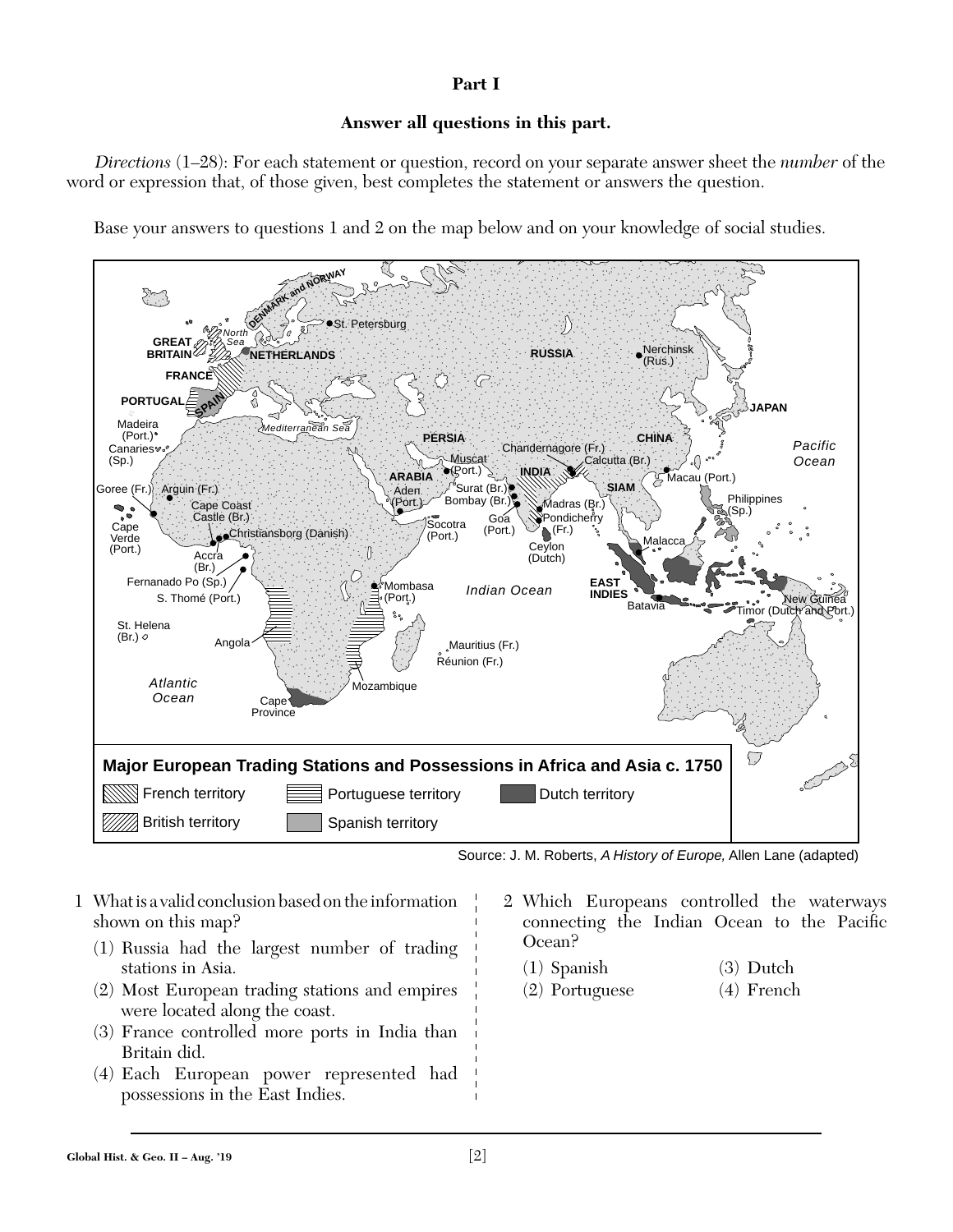Base your answers to questions 3 and 4 on the passage below and on your knowledge of social studies.

. . . I shall tell you with what we must provide ourselves in order to expel the Spaniards and to found a free government. It is *union*, obviously; but such union will come about through sensible planning and well-directed actions rather than by divine magic. America stands together because it is abandoned by all other nations. It is isolated in the center of the world. It has no diplomatic relations, nor does it receive any military assistance; instead, America is attacked by Spain, which has more military supplies than any we can possibly acquire through furtive [stealthy] means.

When success is not assured, when the state is weak, and when results are distantly seen, all men hesitate; opinion is divided, passions rage, and the enemy fans these passions in order to win an easy victory because of them. As soon as we are strong and under the guidance of a liberal nation which will lend us her protection, we will achieve accord [unity] in cultivating the virtues and talents that lead to glory. Then will we march majestically toward that great prosperity for which South America is destined. Then will those sciences and arts which, born in the East, have enlightened Europe, wing their way to a free Colombia, which will cordially bid them welcome. . . .

— Simón Bolívar, "Reply of a South American to a Gentleman of This Island [Jamaica]," September 6, 1815 (adapted)

- 3 In this letter, Simón Bolívar's goal is to
	- (1) become monarch of the strongest country in South America
	- (2) break off diplomatic relations with Europe
	- $(3)$  form one nation that unifies all of South America
	- $(4)$  convince Mexico to join in his fight against Spain
- 4 Simón Bolívar's actions were most likely influenced by the ideas of
	- $(1)$  church officials
	- (2) Enlightenment thinkers
	- (3) laissez-faire economists
	- (4) Marxist followers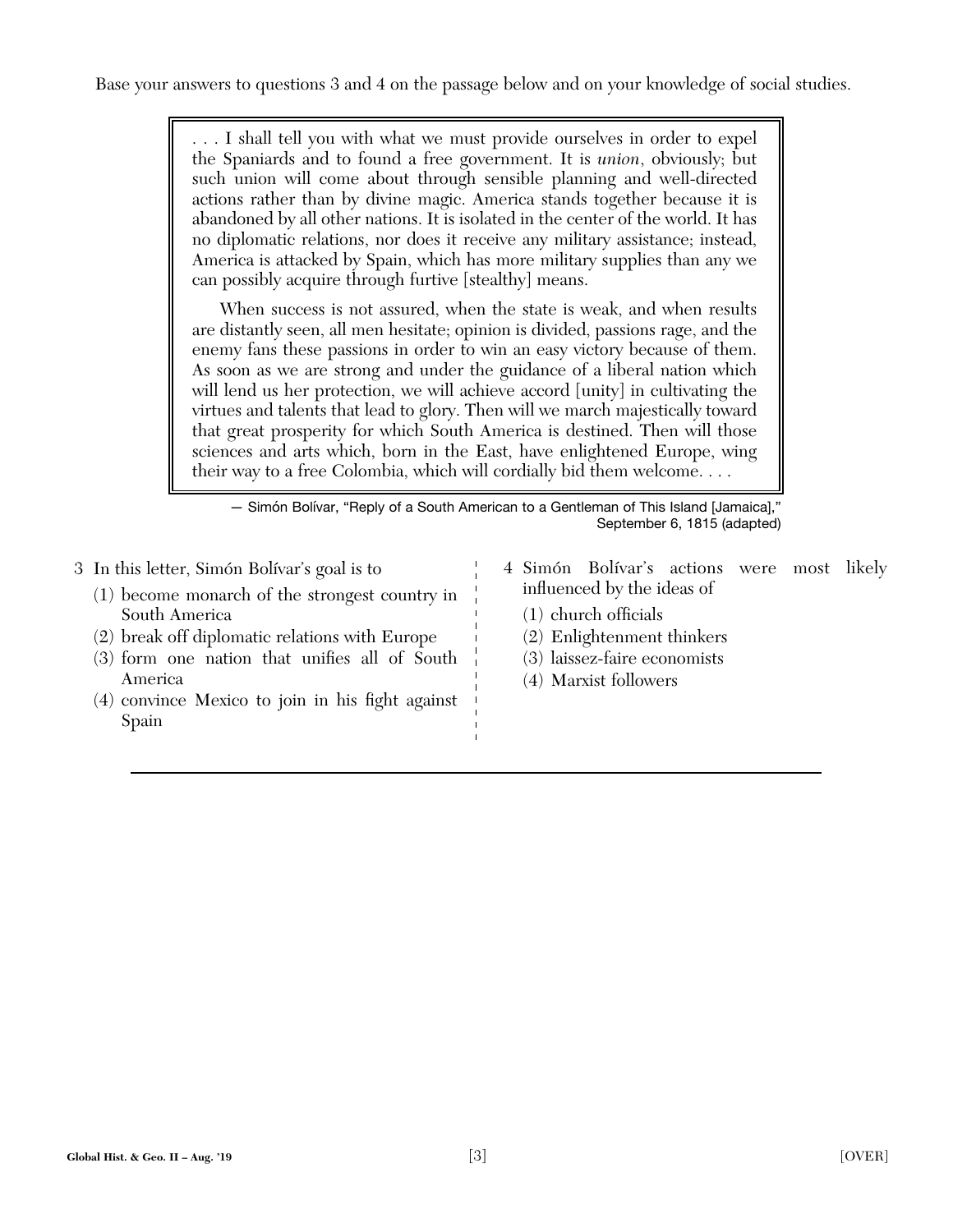Base your answers to questions 5 through 7 on the illustration and excerpt below and on your knowledge of social studies.



- 5 This illustration and excerpt depict events from which time and place in history?
	- (1) Revolutionary France
	- (2) Victorian England
	- (3) Meiji Japan
	- (4) Soviet Russia
- 6 Which characteristic of the Industrial Revolution most directly contributed to the health concern highlighted in this illustration and excerpt?
	- (1) urban population growth
	- (2) improved communication
	- (3) new power sources
	- (4) trade union movement
- 7 Which action effectively addressed the specific public health concern raised in this illustration and excerpt?
	- (1) installation of electric lighting in poor neighborhoods
	- (2) burning herbs to purify the air
	- (3) improvements in water treatment
	- $(4)$  relocation of government offices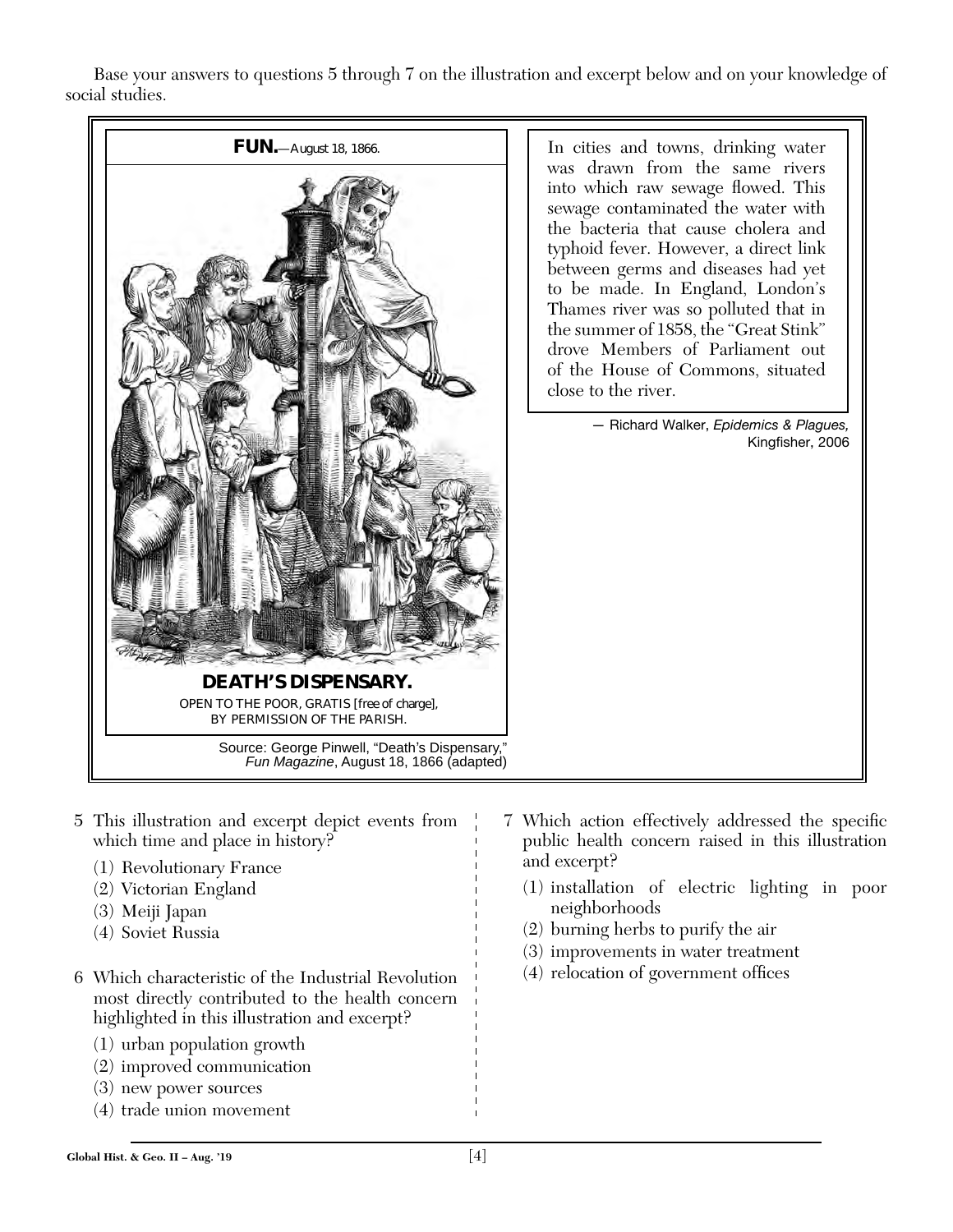Base your answers to questions 8 and 9 on the map below and on your knowledge of social studies.



**The Partition of Africa**

- Source: Costello et al., *World History: Book 3, 1815–1919,* The Center for Learning, 1992 (adapted)
- 8 What was a result of the political situation shown on this map?
	- (1) Most local rulers had power equal to that of European leaders.
	- (2) The economic prosperity of the African nationalist leaders increased their power.
	- (3) African leaders willingly adopted European forms of governance including constitutions.
	- (4) The boundaries that were established led to the division of traditional cultures and commerce.
- 9 Which African state organized the most successful resistance movement to the European actions shown on this map?
	- (1) Nigeria (3) Ethiopia

(2) Algeria (4) Libya

- -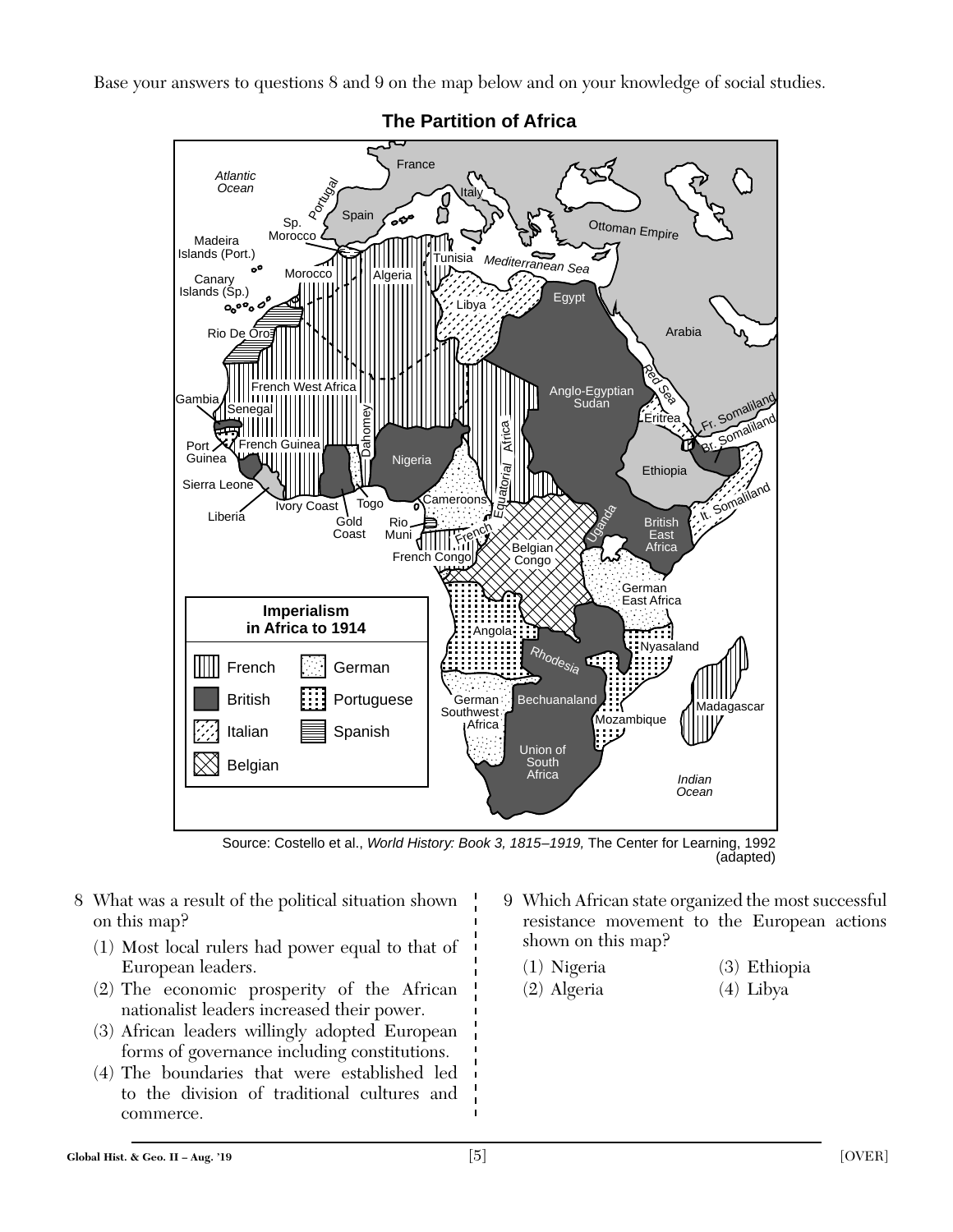Base your answers to questions 10 and 11 on the poem below and on your knowledge of social studies.

# **Attack**

At dawn the ridge emerges massed and dun [brownish dark grey] In the wild purple of the glowering [glaring] sun, Smouldering through spouts of drifting smoke that shroud The menacing scarred slope; and, one by one, Tanks creep and topple forward to the wire. The barrage roars and lifts. Then, clumsily bowed With bombs and guns and shovels and battle-gear, Men jostle and climb to meet the bristling fire. Lines of grey, muttering faces, masked with fear, They leave their trenches, going over the top, While time ticks blank and busy on their wrists, And hope, with furtive eyes and grappling fists, Flounders in mud. O Jesu, make it stop!

#### — Siegfried Sassoon, 1918

|  | 10 This poem describes events related to which |  |  |
|--|------------------------------------------------|--|--|
|  | international conflict?                        |  |  |

- (1) World War I (3) Korean War
- (2) World War II (4) Vietnam War
- 11 Which claim about modern warfare is best supported by this poem?
	- (1) Soldiers were not as brave as in the past.
	- (2) Technology made combat more deadly.
	- (3) Religion became more central to longstanding conflicts.
	- $(4)$  Scientific research did not supply battle-ready innovations.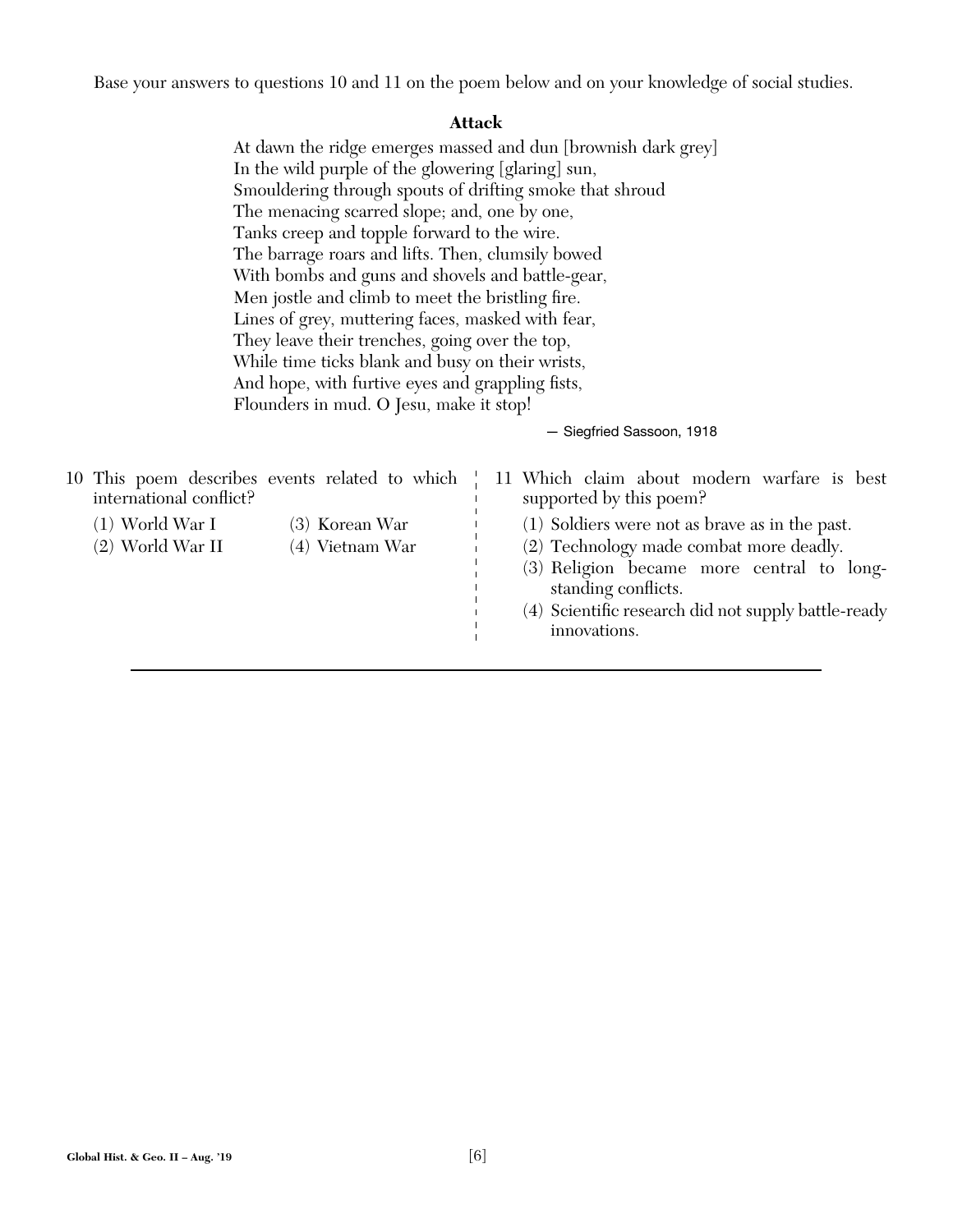Base your answers to questions 12 and 13 on the excerpt below and on your knowledge of social studies.

# BOMBAY, SUNDAY

The great test has come for "Mahatma" Gandhi, the Indian Nationalist leader, in his efforts to obtain the complete independence of India from British rule. Wading into the sea this morning at Dandi, the lonely village on the Arabian Sea shore, Gandhi and his followers broke the salt monopoly laws and so inaugurated the campaign of mass civil disobedience. There was no interference by the authorities, although a detachment of 150 police officers had been drafted into Dandi and a further force of 400 police was at Jalalpur.

The actual breaking of the salt monopoly law was witnessed by a large crowd who gathered at the seashore. Surrounded by about 100 volunteers—including those who had made the 200-mile march from Ahmedabad,—Gandhi waded into the sea and bathed. Pots were then filled with seawater and boiled or left in the sunshine and the salt residue sprinkled on the ground. Gandhi was hailed by Mrs. Sarojini Naidu, the Indian poetess, as "the lawbreaker."...

— *The Manchester Guardian,* April 7, 1930

- 12 The actions taken by Gandhi and his followers, as described in this excerpt, are examples of
	- (1) political espionage
	- (2) economic terrorism
	- (3) collective bargaining
	- (4) nonviolent resistance
- 13 Which statement best summarizes the effects actions like those expressed in this excerpt had on India?
	- (1) International support for British colonial rule in India grew.
	- (2) The call for Indian self-government was abandoned.
	- (3) Separatist movements in India ended the fear of oppression.
	- (4) British control of India gradually weakened and ended.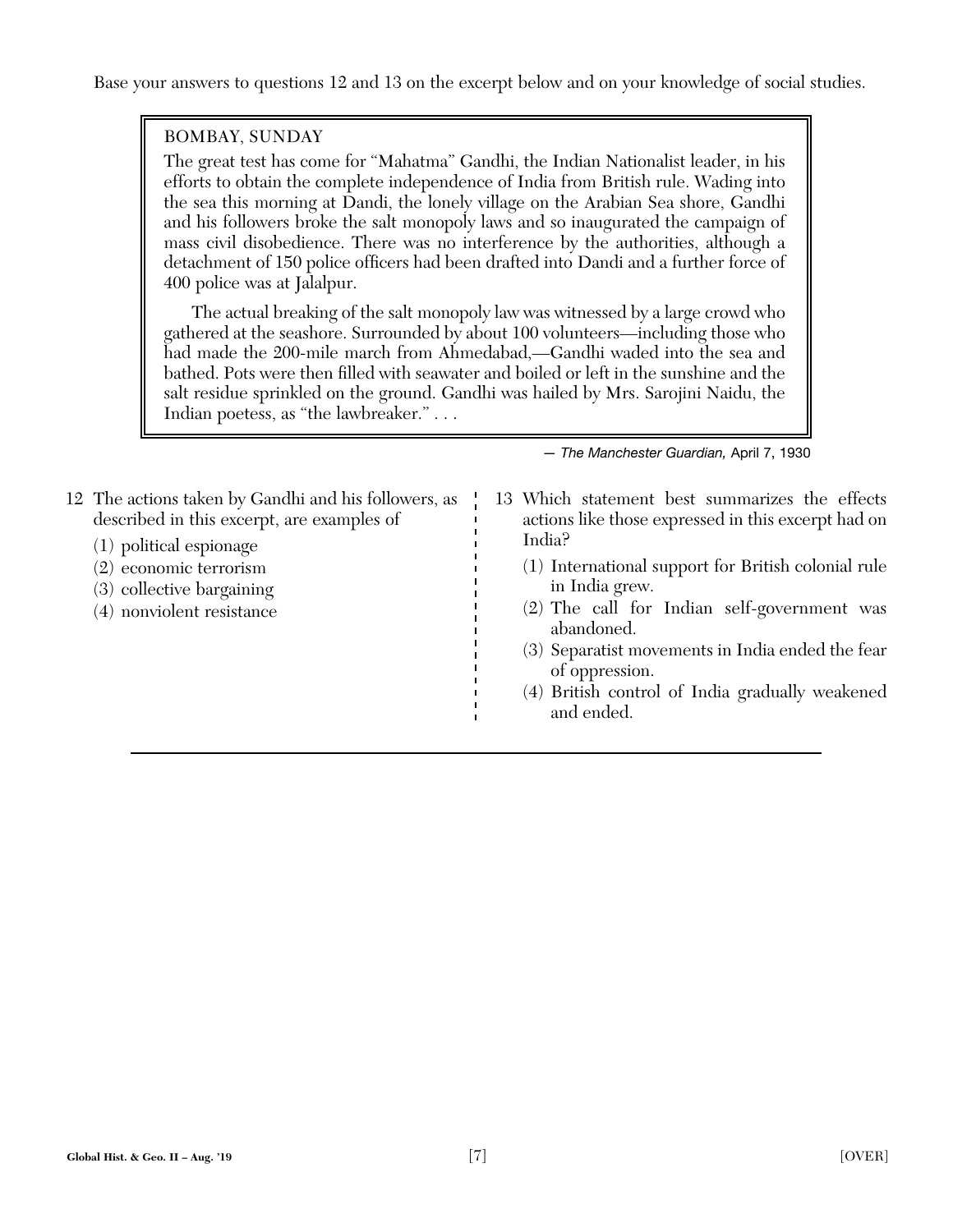Base your answers to questions 14 and 15 on the maps below and on your knowledge of social studies.



Source: Perry-Castañeda Library Map Collection, University of Texas at Austin (adapted)

- 14 What would be the best use for this pair of maps?
	- (1) to explain why European powers used the mandate system
	- (2) to examine the relationship between fresh water and Arab settlement patterns
	- (3) to understand a reason used to establish boundaries for partition
	- (4) to illustrate the advantages Palestinian Arabs have over Arabs living in Egypt



**United Nations' Partition Plan, 1947** 

Source: Peter N. Stearns, et al., *World Civilizations: The Global Experience,* Pearson Longman, 2005 (adapted)

- 15 Which situation was a contributing factor in the decision to partition British Palestine as shown on the 1947 map?
	- (1) mass migrations following the Holocaust
	- (2) decolonization from French rule
	- (3) capture of the Suez Canal
	- (4) formation of the Warsaw Pact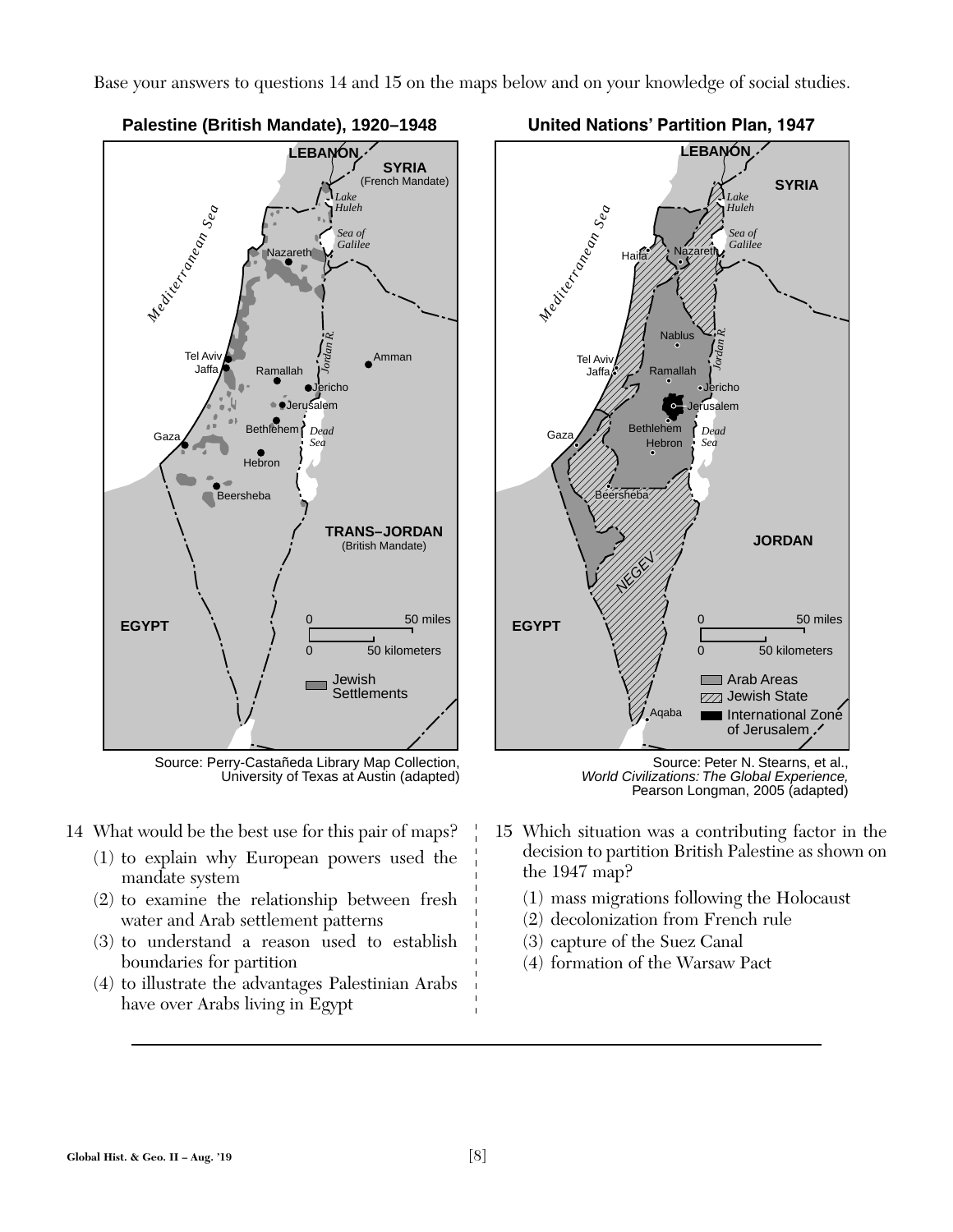Base your answers to questions 16 and 17 on the passage below and on your knowledge of social studies.

# **Excerpt of a Speech Given by Nehru at the Bandung Conference in 1955**

. . . If all the world were to be divided up between these two big blocs what would be the result? The inevitable result would be war. Therefore every step that takes place in reducing that area in the world which may be called the unaligned area is a dangerous step and leads to war. It reduces that objective, that balance, that outlook which other countries without military might can perhaps exercise. . . .

> — George Kahin, ed., *The Asian-African Conference,* Bandung, Indonesia, April 1955 Cornell University Press, 1956

- 16 Which historical development led Nehru to promote the policy of unaligned areas?
	- (1) expansion of Cold War blocs
	- (2) political pressure from his Parliament to pursue isolationism
	- (3) partitioning of India and Pakistan at independence
	- (4) internal friction between various Indian ethnic groups
- 17 Which countries would be most likely to agree to adopt the policy Nehru is discussing?
	- (1) democracies in Western Europe
	- (2) communist nations in Asia
	- (3) newly independent Asian and African nations
	- (4) satellite countries in Central and Eastern Europe

# **GO ON TO THE NEXT PAGE**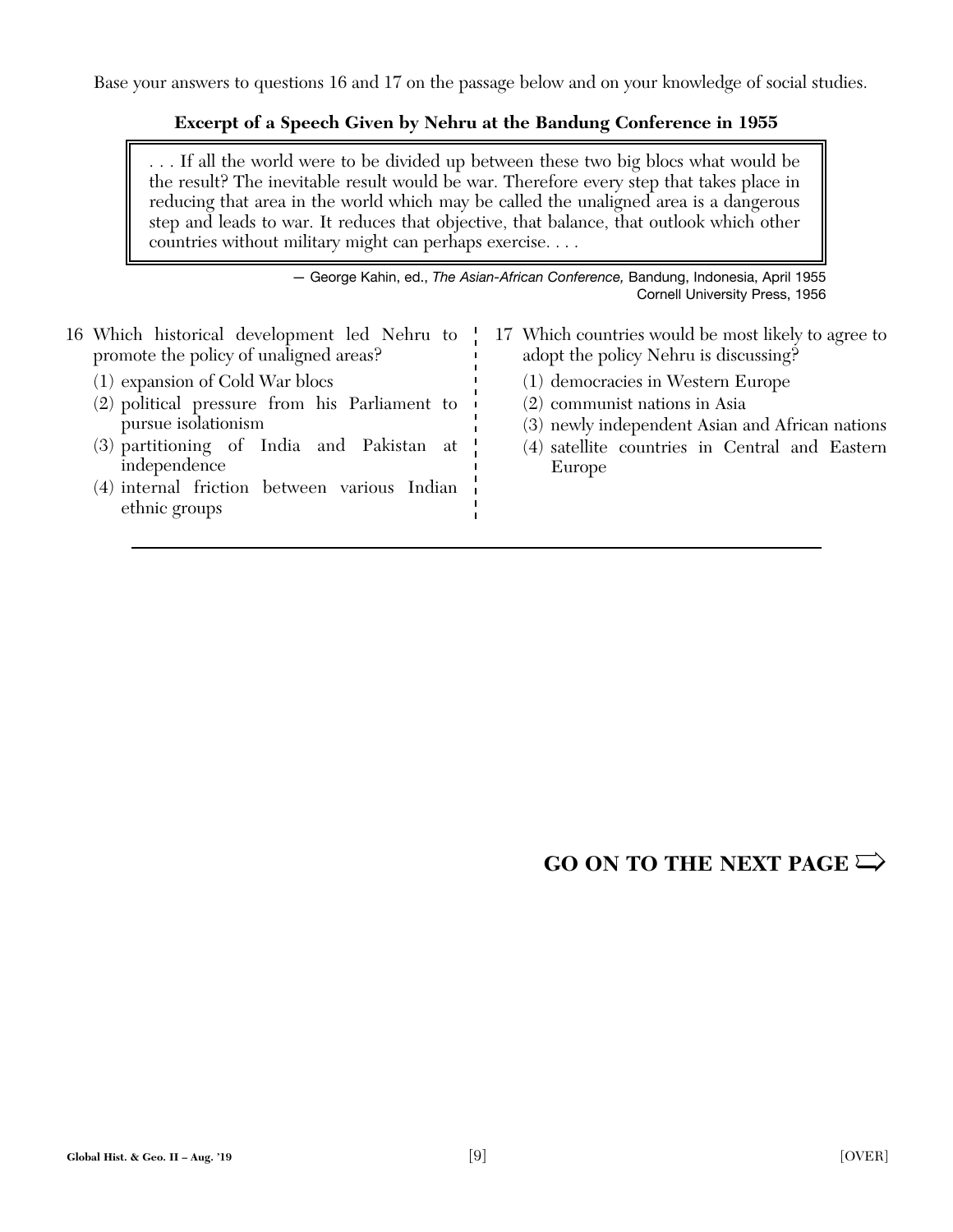Base your answers to questions 18 through 20 on the poster below and on your knowledge of social studies.

Mao's cult of personality also went beyond the badges and the Little Red Book. There were propaganda posters inside homes, classrooms, meeting halls, office buildings, and factories. The line beneath Mao's image says: Wishing Chairman Mao a long life.



Source: International Institute of Social History

- 18 Which political leader other than Mao Zedong utilized this type of poster?
	- (1) Otto Von Bismarck (3) Joseph Stalin
	- (2) Emperor Meiji (4) Nelson Mandela
- 19 The design and use of this poster suggests its purpose was to
	- (1) advertise advancements in Chinese healthcare
	- (2) build support for China's leader among the people
	- (3) warn the Chinese people about the dangers of capitalism
	- (4) improve the literacy rates of children and adults throughout China
- 20 Which historical development is most closely associated with this poster?
	- (1) establishment of special economic zones
	- (2) efforts to confront the opium crisis
	- (3) nationalist rebellions against Qing rule
	- (4) the Cultural Revolution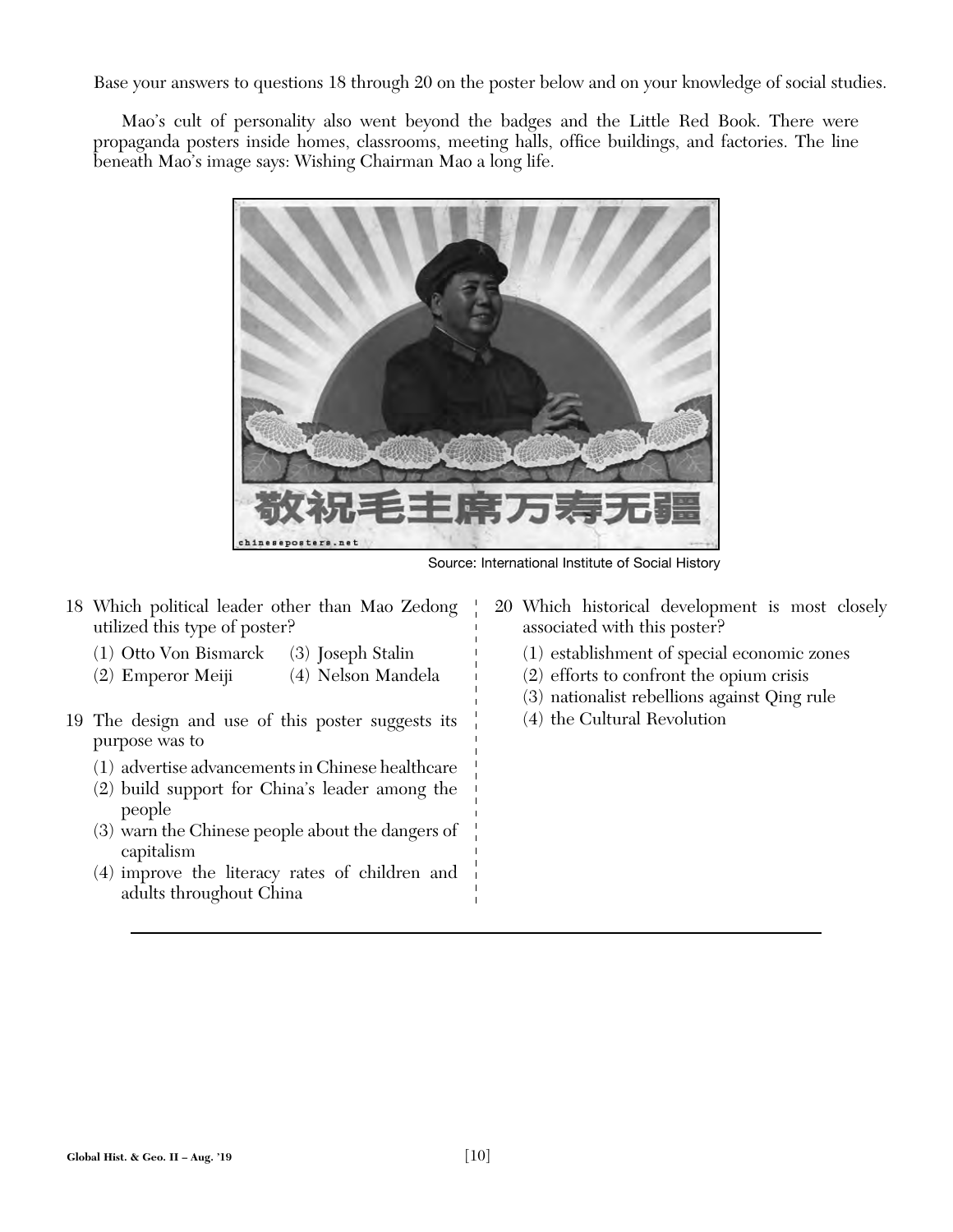Base your answers to questions 21 and 22 on the article below and on your knowledge of social studies.

# **Atatürk's Fashion Police**

Turkey's restrictions on wearing overtly religious-oriented attire are rooted in the founding of the modern, secular Turkish state, when the republic's founding father, Mustafa Kemal Atatürk, introduced a series of clothing regulations designed to keep religious symbolism out of the civil service. The regulations were part of a sweeping series of reforms that altered virtually every aspect of Turkish life—from the civil code to the alphabet to education to social integration of the sexes.

The Western dress code at that time, though, was aimed at men. The fez—the short, conical, red-felt cap that had been in vogue [fashion] in Turkey since the Ottoman Sultan Mahmud II made it part of the official national attire in 1826—was banished. Atatürk himself famously adopted a Panama hat to accent his Westernstyle gray linen suit, shirt, and tie when he toured the country in the summer of 1925 to sell his new ideas to a deeply conservative population. That autumn, the Hat Law of 1925 was passed, making European-style men's headwear de rigueur [fashionable] and punishing fez-wearers with lengthy sentences of imprisonment at hard labor, and even a few hangings. . . .

> — Roff Smith, "Why Turkey Lifted Its Ban on the Islamic Headscarf," *National Geographic,* October 12, 2013

- 21 According to this article by Roff Smith, the goal of Atatürk's reforms was to
	- (1) prevent the elimination of the civil service system
	- (2) implement a legal system based on religious teachings
	- (3) revive Turkey's interest in Ottoman-era customs
	- (4) modernize Turkey in the image of European nations
- 22 The phrases "deeply conservative population," "lengthy sentences of imprisonment," and "a few hangings" suggest that
	- (1) Atatürk's reforms were eagerly embraced throughout Turkey
	- (2) tensions existed between reformers and traditionalists in Turkey
	- (3) the policy of westernization was abandoned by the Turkish government
	- (4) most Turks preferred punishment to rapid change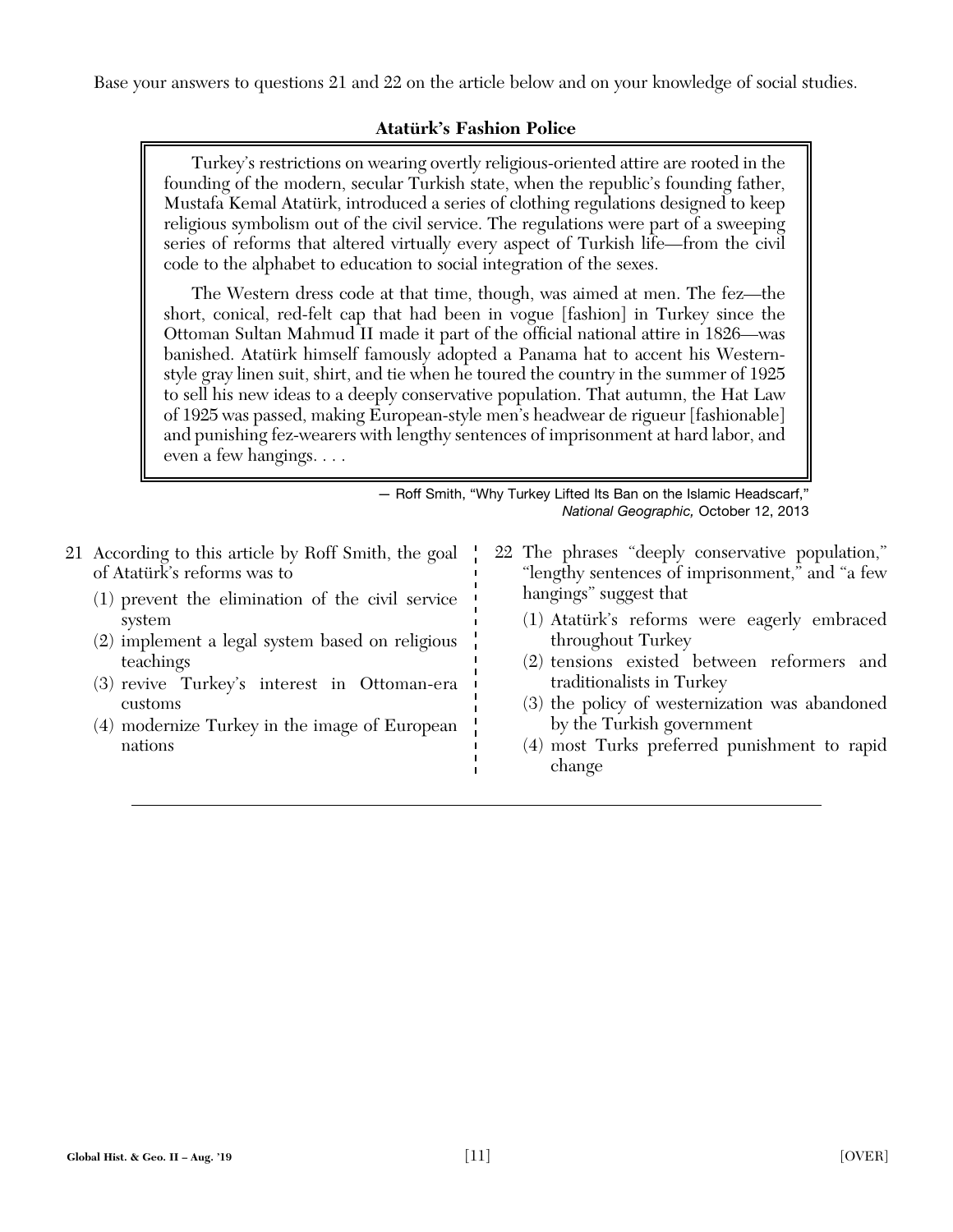Base your answers to questions 23 and 24 on the passage below and on your knowledge of social studies.

#### **The Costs of Soviet Involvement in Afghanistan**

Soviet leaders continue to express frustration over the protracted [drawn out] war in Afghanistan. This was evident at the party congress in February 1986 when General Secretary Gorbachev referred to the war as a "bleeding wound." Soviet involvement in Afghanistan has led to periodic censure within the United Nations, become a stumbling block to improved Sino-Soviet relations, and complicated Soviet policy toward nations in the nonaligned movement. At home, pockets of social unrest related to Afghanistan, the diversion of energies from pressing economic problems, and dissatisfaction in the political hierarchy over the failure to end the war also probably worry the leadership.

The war has not been a substantial drain on the Soviet economy so far, although the costs of the war have been rising faster than total defense spending. We estimate that from their initial invasion in December 1979 through 1986 the Soviets have spent about 15 billion rubles on the conduct of the war. Of this total, about 3 billion rubles would have been spent over the seven-year period even if the USSR had not occupied Afghanistan. . . .

> — "The Costs of Soviet Involvement in Afghanistan," Central Intelligence Agency, February 1987

- 23 The situation described in this passage was part of which historical development?
	- (1) decolonization in Africa
	- (2) growth of nationalism in Southeast Asia
	- $(3)$  regional conflicts during the Cold War
	- (4) rise of the Organization of Petroleum Exporting Countries (OPEC) in the Middle East
- 24 Which major political event was partially caused by the Soviet war in Afghanistan?
	- (1) Soviet occupation of Hungary
	- (2) building of the Berlin Wall
	- (3) placement of nuclear missiles in Cuba
	- (4) collapse of the Soviet Union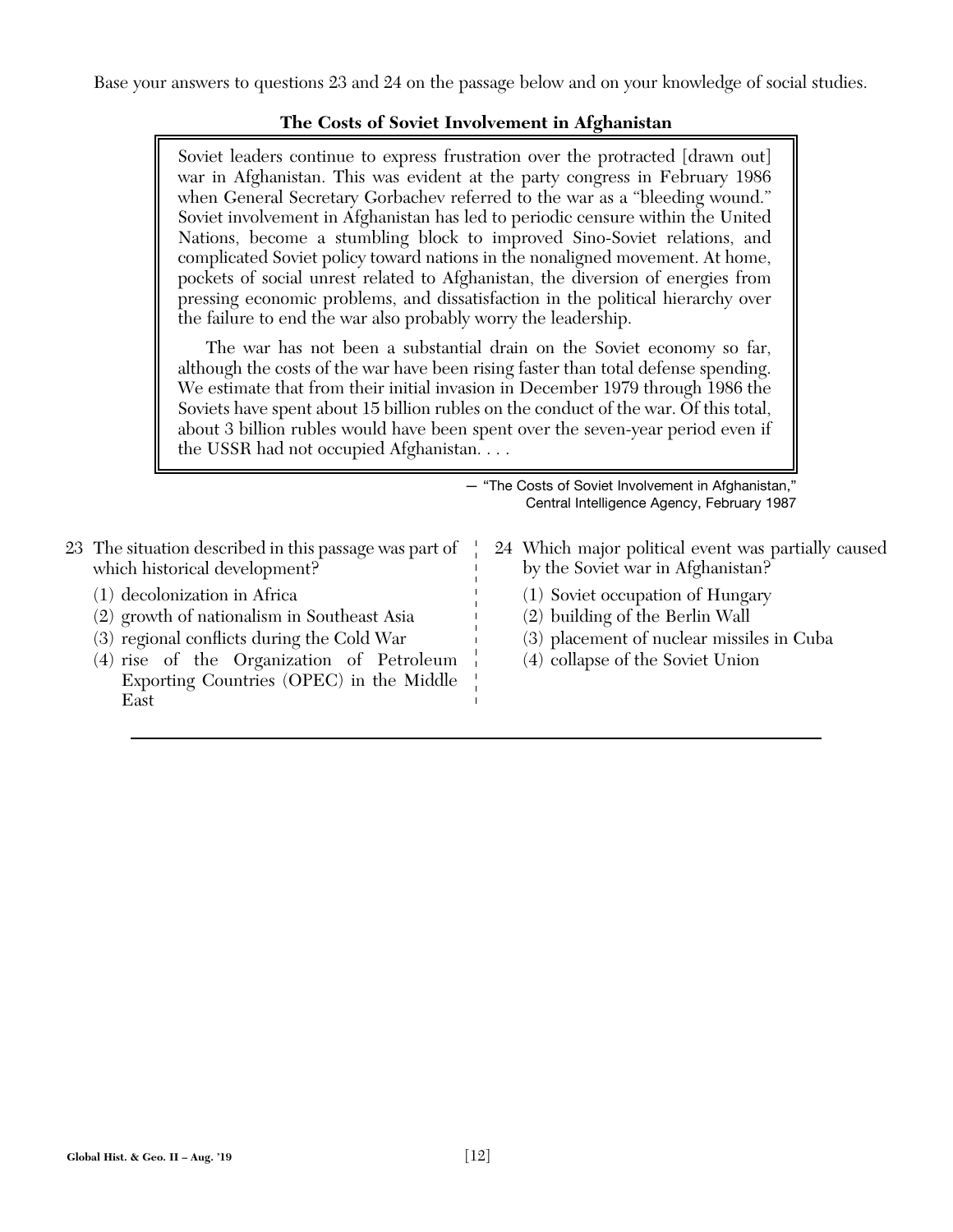Base your answers to questions 25 and 26 on the passage below and on your knowledge of social studies.

. . . China is such a powerhouse of low-cost manufacturing that even though the NAFTA accord has given Mexico a leg up with the United States, and even though Mexico is right next door to us, China in 2003 replaced Mexico as the number two exporter to the United States. (Canada remains number one.) Though Mexico still has a strong position in big-ticket exports that are costly to ship, such as cars, auto parts, and refrigerators, China is coming on strong and has already displaced Mexico in areas such as computer parts, electrical components, toys, textiles, sporting goods, and tennis shoes. But what's even worse for Mexico is that China is displacing some Mexican companies in Mexico, where Chinese-made clothing and toys are now showing up on store shelves everywhere. No wonder a Mexican journalist told me about the day he interviewed a Chinese central bank official, who told him something about China's relationship with America that really rattled him: "First we were afraid of the wolf, then we wanted to dance with the wolf, and now we want to be the wolf.". . .

> $-$  Thomas L. Friedman, *The World Is Flat: A Brief History of the Twenty-first Century*, Farrar, Straus and Giroux, 2005

- 25 According to Thomas Friedman, why is it surprising that Mexico is being replaced by China as the number two exporter to the United States?
	- (1) Mexico is geographically close to the United States.
	- (2) China's relationship with the United States has been damaged.
	- (3) Mexico has the world's strongest economy.
	- (4) China's industry lacks low-cost manufacturing ability.
- 26 In the quotation "First we were afraid of the wolf, then we wanted to dance with the wolf, and now we want to be the wolf," what does the "wolf" symbolize?
	- (1) an economic powerhouse
	- (2) an exporting country
	- (3) a valuable trade item
	- (4) a low-cost manufacturer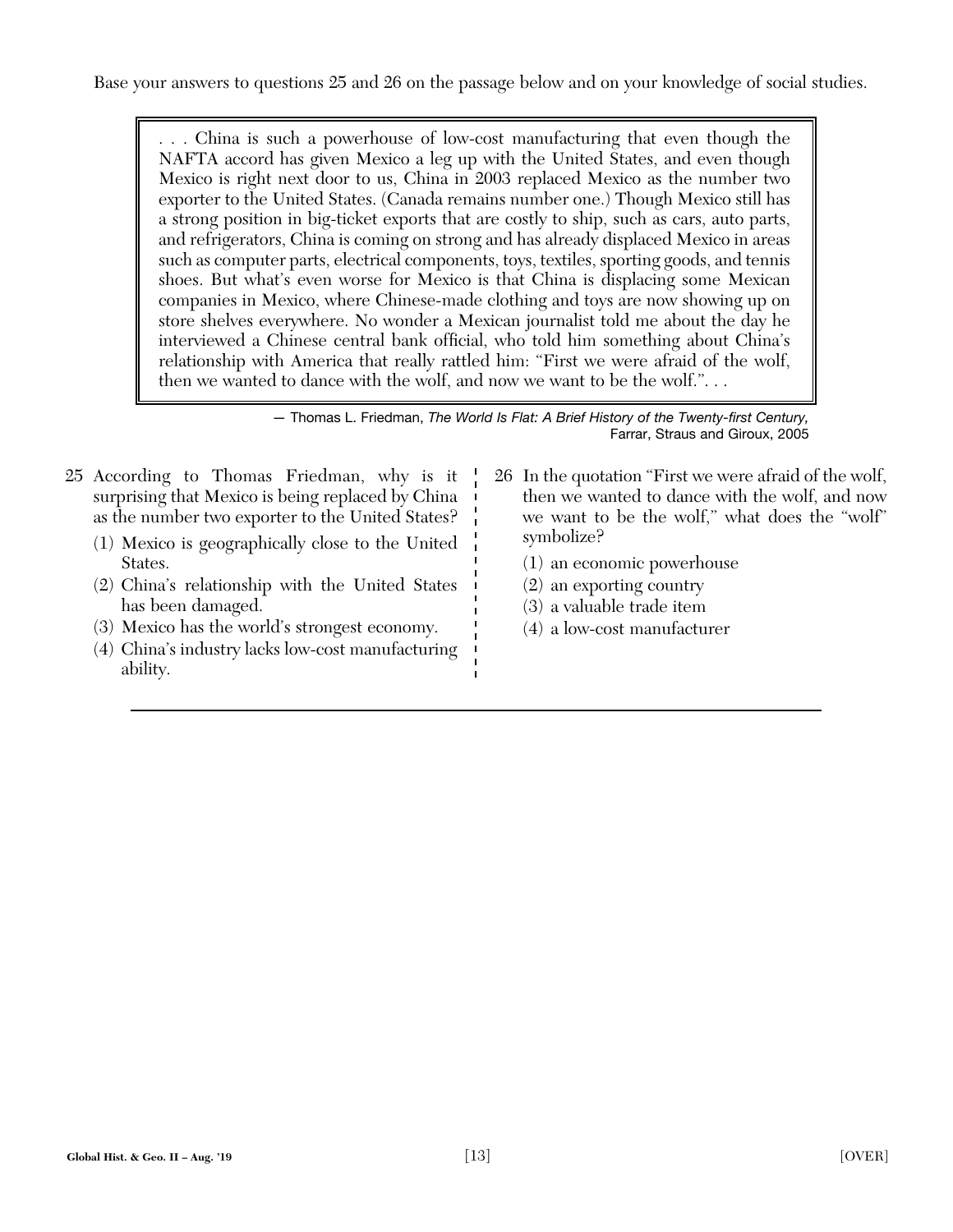Base your answers to questions 27 and 28 on the passage below and on your knowledge of social studies.

. . . One of the most important effects on the environment is indirect, and therefore less obvious: Industrial meat production is a key factor behind deforestation of the Amazon and other tropical rain forests. They're being cleared to create fields to grow the feed needed for all those cows, especially corn and soy, which the cows eat instead of the grass they'd munch on if they were grazing in fields as they used to do.

In fact, most of the corn and soy grown today goes to feed cattle, pigs, and chickens, not people. And all that grain requires vast quantities of chemical fertilizer, which in turn takes vast quantities of oil—1.2 gallons to create the fertilizer for every bushel. Finally, cutting down rain forests, which are full of carbon-absorbing trees, further exacerbates [worsens] climate change by reducing the planet's ability to soak up carbon. . . .

— Elisabeth Rosenthal, *New York Times Upfront,* January 18, 2010

- 27 Which issue is most closely associated with the concerns raised in this passage?
	- (1) drought (3) migration
	- (2) climate change (4) widespread famine
- 28 In which way have many countries joined together to address the problems described in this passage?
	- (1) signing international environmental agreements
	- (2) supporting the exportation of surplus corn and soy
	- (3) genetically modifying crops to increase production
	- (4) increasing the amount of land under cultivation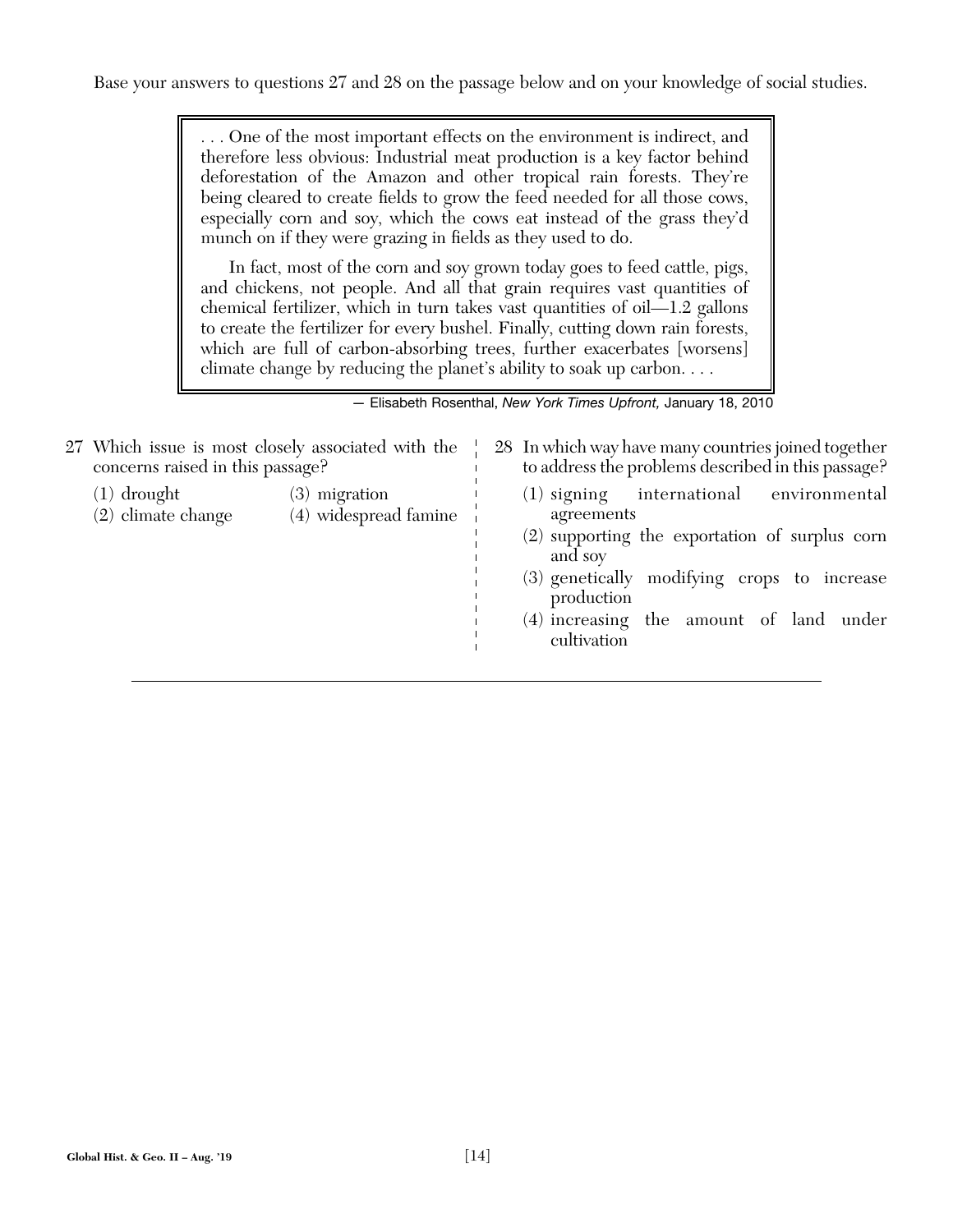**Write your answers to questions 29–34b in the spaces provided. Use a pen with black or dark-blue ink to answer these questions.**

# **Part II**

#### **SHORT-ANSWER CONSTRUCTED RESPONSE QUESTIONS (CRQ)**

**These questions are based on the accompanying documents and are designed to test your ability to work with historical documents. Each Constructed Response Question (CRQ) Set is made up of two documents. Some of these documents have been edited for the purposes of this question. Keep in mind that the language and**  images used in a document may reflect the historical context of the time in which it **was created.**

In developing your answers to Part II, be sure to keep these explanations in mind:

**Identify**—means to put a name to or to name.

**Explain**—means to make plain or understandable; to give reasons for or causes of; to show the logical development or relationship of something.

#### **Short-Answer CRQ Set 1 Structure**

- Question 29 uses Document 1 (Context)
- Question 30 uses Document 2 (Source)
- Question 31 uses Documents 1 and 2 (Relationship between documents)

#### **Short-Answer CRQ Set 2 Structure**

- Question 32 uses Document 1 (Context)
- Question 33 uses Document 2 (Source)
- Questions 34a and 34b use Documents 1 and 2 (Relationship between documents)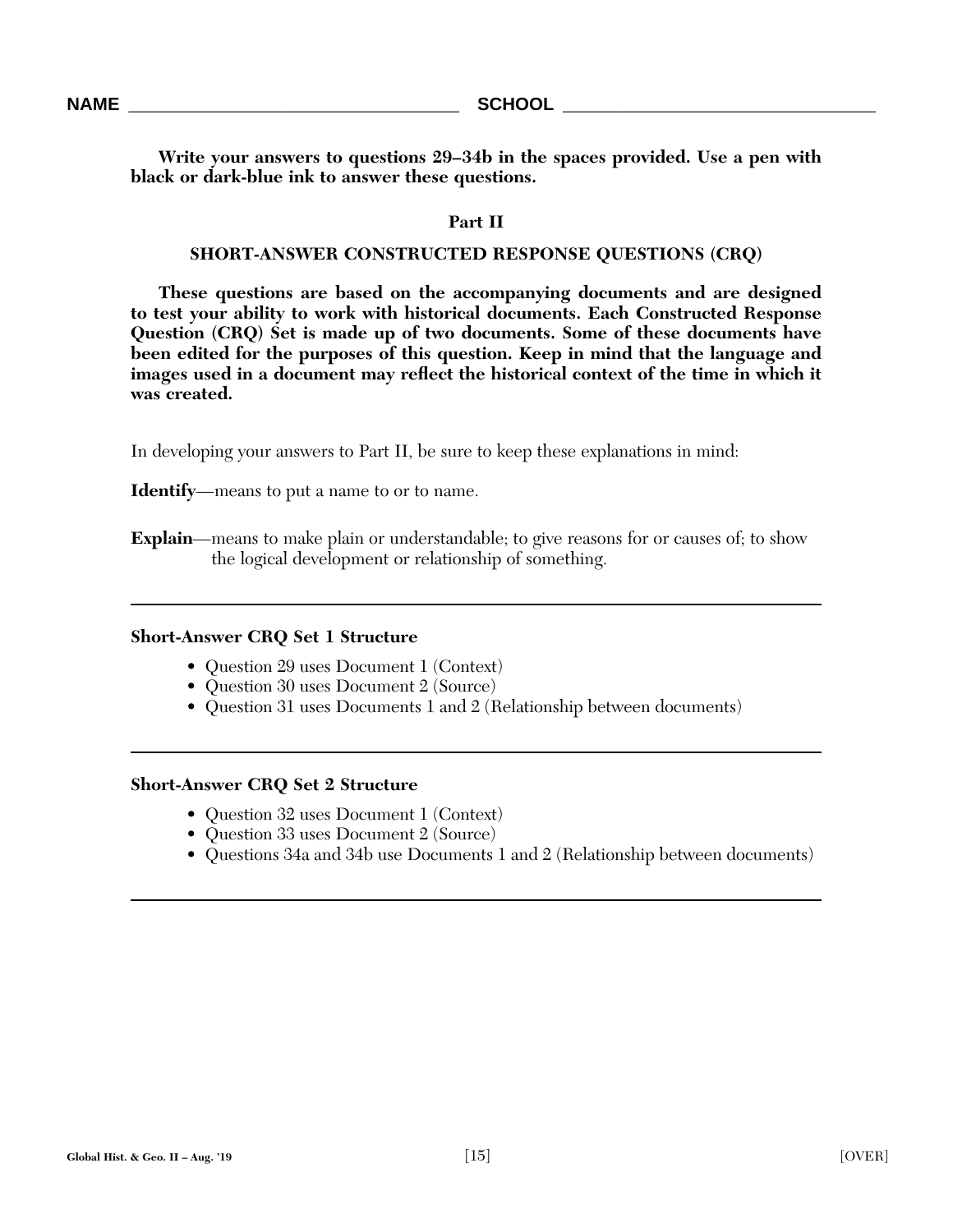**This page left blank intentionally.**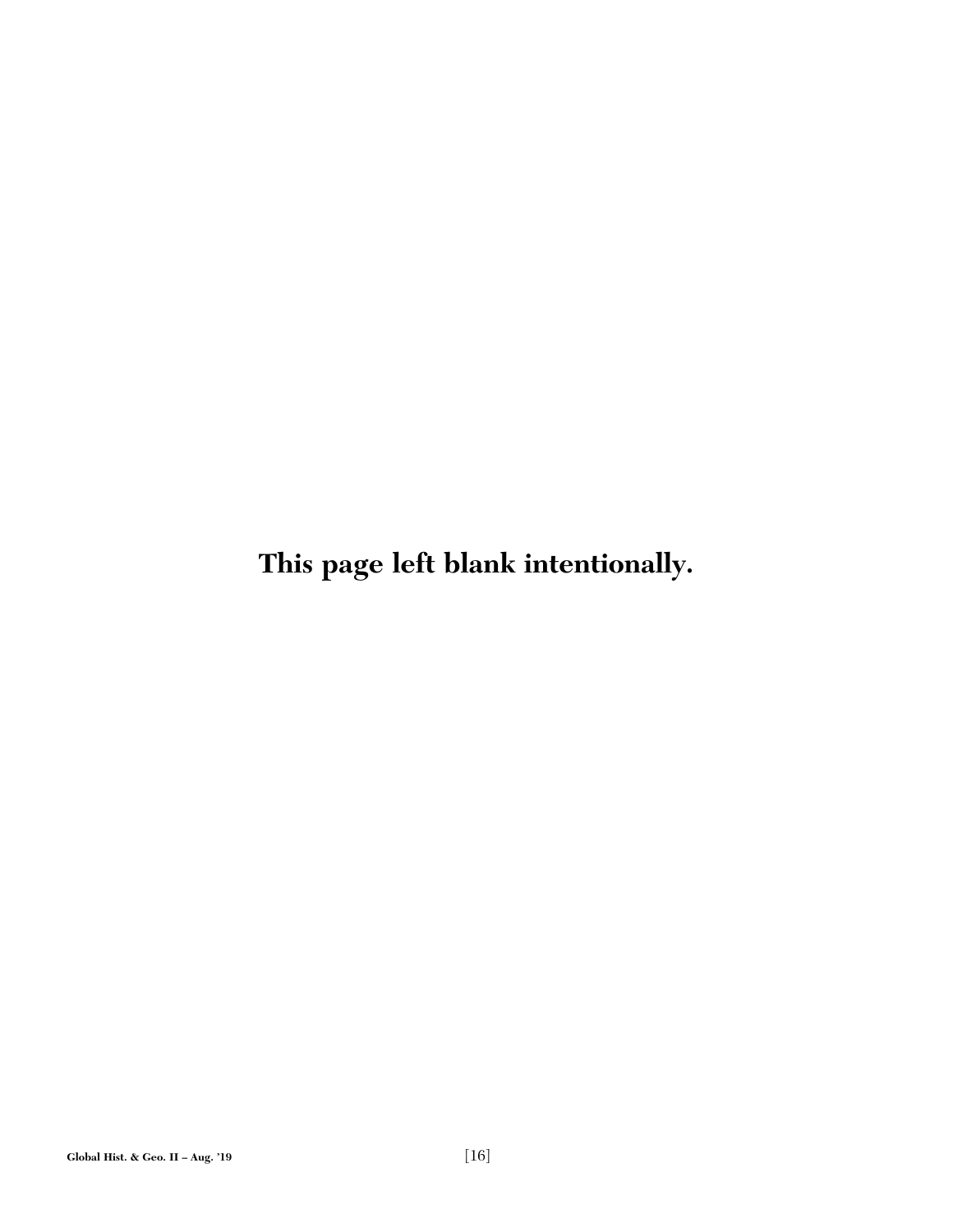*CRQ Set 1 Directions* (29–31): Analyze the documents and answer the short-answer questions that follow each document in the space provided.

Base your answer to question 29 on Document 1 below and on your knowledge of social studies.

# **Document 1**

Robert Owen was a businessman and a social activist, who was originally from Wales. He had visionary ideas for improving workers' conditions and local communities.

# DEDICATED MOST RESPECTFULLY TO THE BRITISH LEGISLATURE.

THOSE who were engaged in the trade, manufactures, and commerce of this country thirty or forty years ago, formed but a very insignificant portion of the knowledge, wealth, influence, or population of the Empire.

Prior to that period, Britain was essentially agricultural. But, from that time to the present, the home and foreign trade have increased in a manner so rapid and extraordinary as to have raised commerce to an importance, which it never previously attained in any country possessing so much political power and influence. This change has been owing chiefly to the mechanical inventions which introduced the cotton trade into this country, and to the cultivation of the cotton-tree in America. The wants, which this trade created for the various materials requisite [necessary] to forward its multiplied operations, caused an extraordinary demand for almost all the manufactures previously established, and, of course, for human labour. The numerous fanciful and useful fabrics manufactured from cotton soon became objects of desire in Europe and America: and the consequent extension of the British foreign trade was such as to astonish and confound [confuse] the most enlightened statesmen both at home and abroad.

The immediate effects of this manufacturing phenomenon were a rapid increase of the wealth, industry, population and political influence of the British empire; and by the aid of which it has been enabled to contend for five-and-twenty years against the most formidable military and *immoral* power that the world perhaps ever contained.

These important results, however, great as they really are, have not been obtained without accompanying evils of such a magnitude as to raise a doubt whether the latter do not preponderate [dominate] over the former. . . .

> Source: Robert Owen, *Observations on the Effect of the Manufacturing System: With Hints for the Improvement of Those Parts of it Which are Most Injurious to Health and Morals,* (Second Edition), R. and A. Taylor, 1817 (adapted)

29 Explain the historical circumstances that led to the developments occuring in Great Britain as described in this excerpt. [1]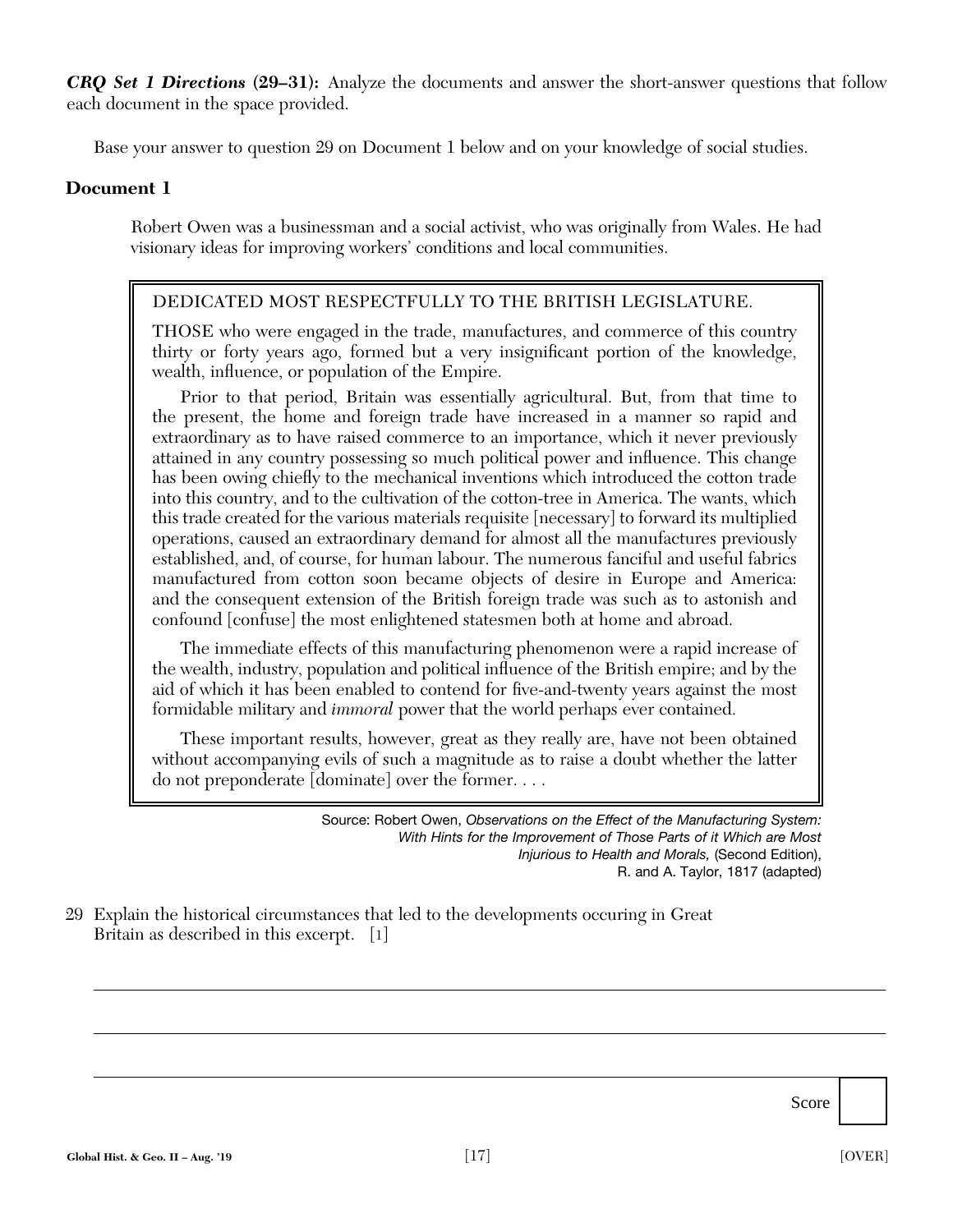Base your answer to question 30 on Document 2 below and on your knowledge of social studies.

# **Document 2**

This excerpt is taken from John Fielden's, *The Curse of the Factory System*. This work was originally published in London in 1836. John Fielden was a Lancashire textile owner who was deeply committed to the cause of social reform. He discusses the problems faced by businessmen like himself, who were trying to make a profit and protect their workers at the same time.

. . . Here, then, is the "curse" of our factory-system: as improvements in machinery have gone on, the "avarice [self-interest] of masters" has prompted many to exact more labour from their hands than they were fitted by nature to perform, and those who have wished for the hours of labour to be less for all ages than the legislature would even yet sanction [approve], have had no alternative but to conform more or less to the prevailing practice, or abandon the trade altogether. This has been the case with regard to myself and my partners. We had never worked more than *seventy-one* hours a week before Sir JOHN HOBHOUSE'S Act was passed. We then came down to *sixty-nine*; and, since Lord ALTHORP'S Act was passed, in 1833, we have reduced the time of adults to *sixty-seven and a half hours* a week, and that of children under thirteen years of age to *forty-eight* hours in the week, though to do this latter, has, I must admit, subjected us to much inconvenience, but the elder hands to more, inasmuch as the relief given to the child is in some measure imposed on the adult. But the overworking does not apply to children only; the adults are also overworked. The increased speed given to machinery within the last thirty years, has, in very many instances, doubled the labour of both. Mr. Longston's evidence before Mr. SADLER'S Committee establishes this fact beyond dispute, and my own knowledge of the subject requires that I should confirm, as I do, the truth of his statement. . . .

> Source: John Fielden, *The Curse of the Factory System,* Second Edition, Augustus M. Kelley Publishers, 1969

30 Based on this excerpt, identify John Fielden's point of view concerning the factory system's impact on laborers. [1]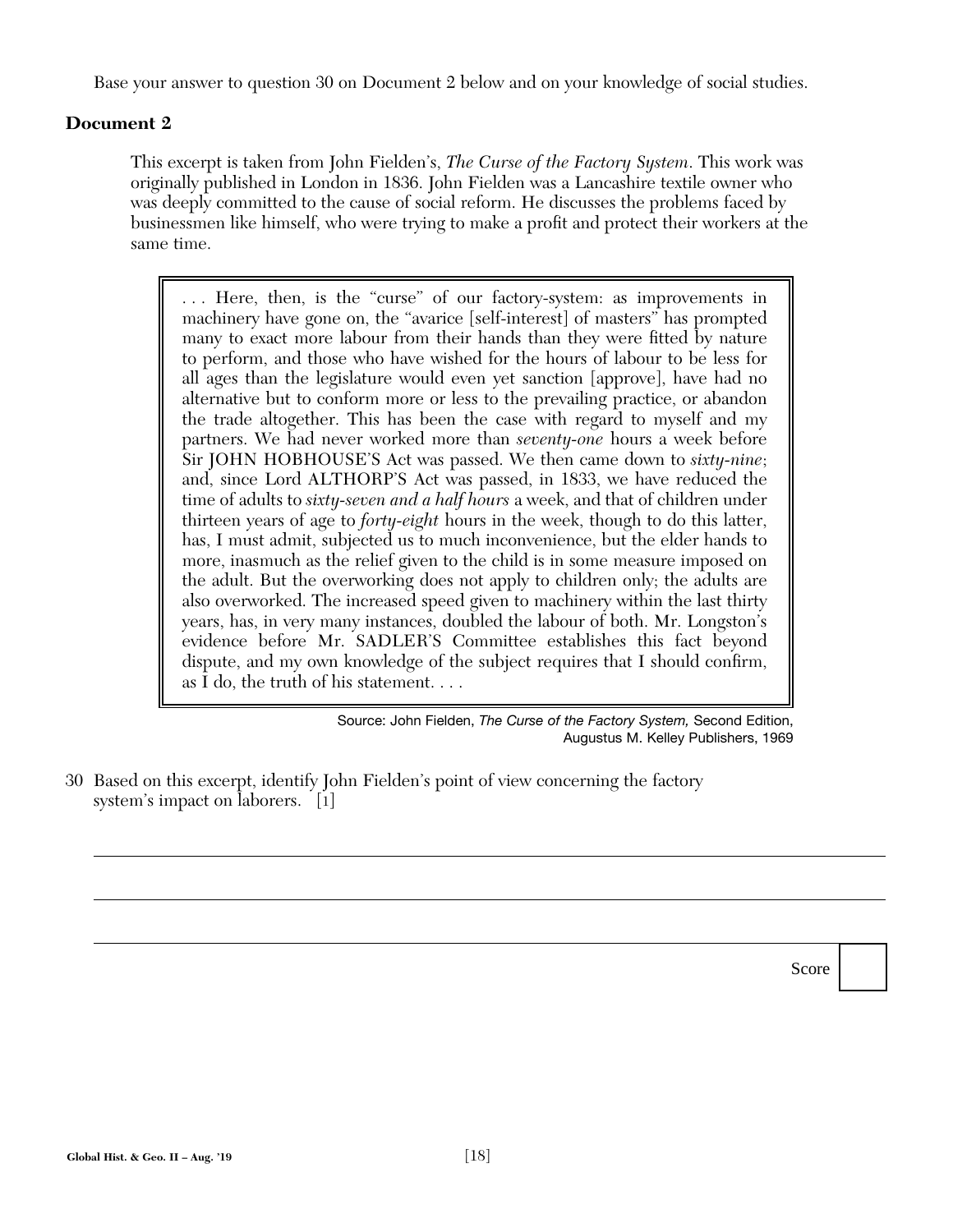Base your answer to question 31 on *both* Documents 1 and 2 and on your knowledge of social studies.

- **Cause**—refers to something that contributes to the occurrence of an event, the rise of an idea, or the bringing about of a development.
- **Effect**—refers to what happens as a consequence (result, impact, outcome) of an event, an idea, or a development.
- 31 Identify *and* explain a cause-and-effect relationship between the events and/or ideas found in these documents. Be sure to use evidence from *both* Documents 1 and 2 in your response. [1]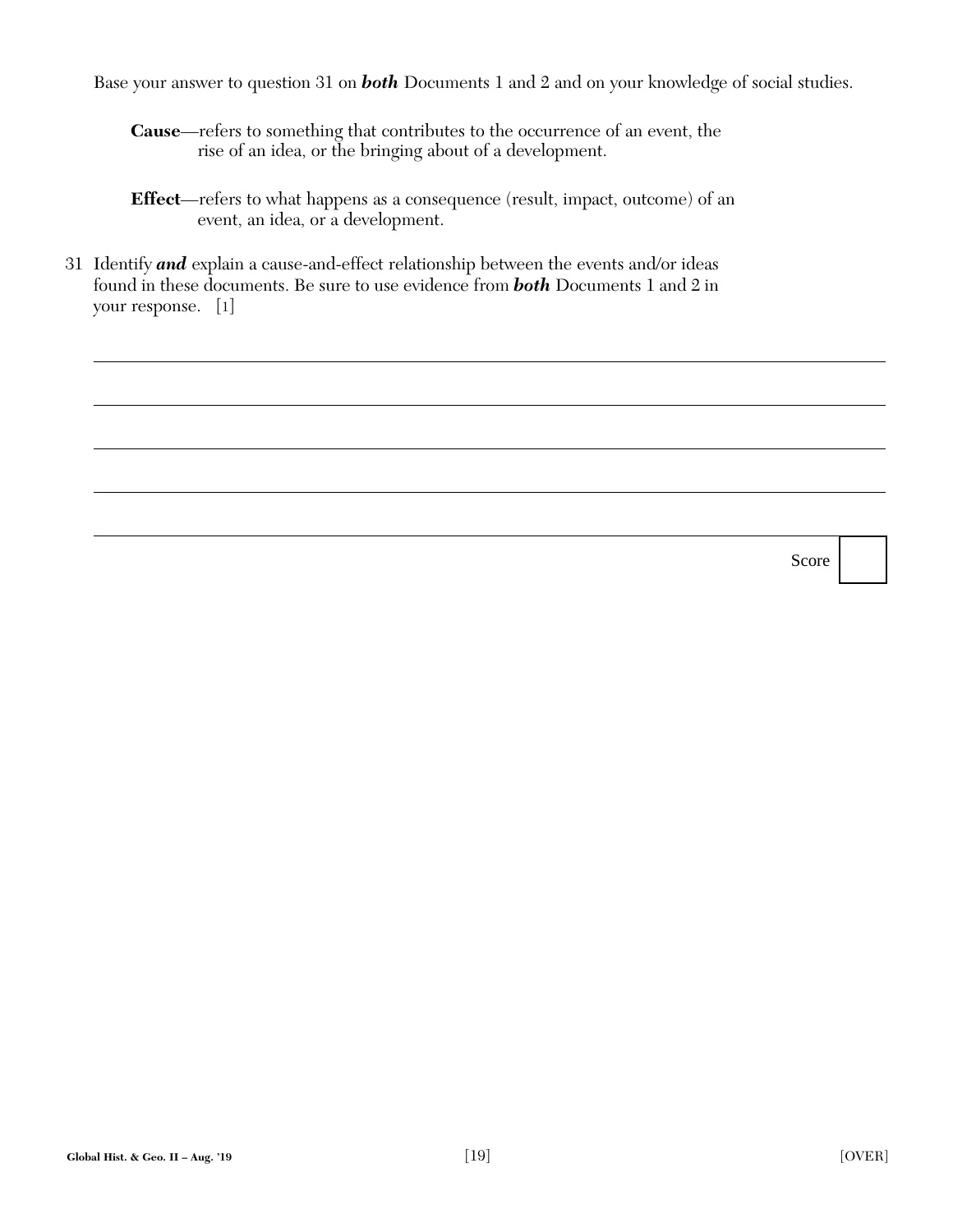**This page left blank intentionally.**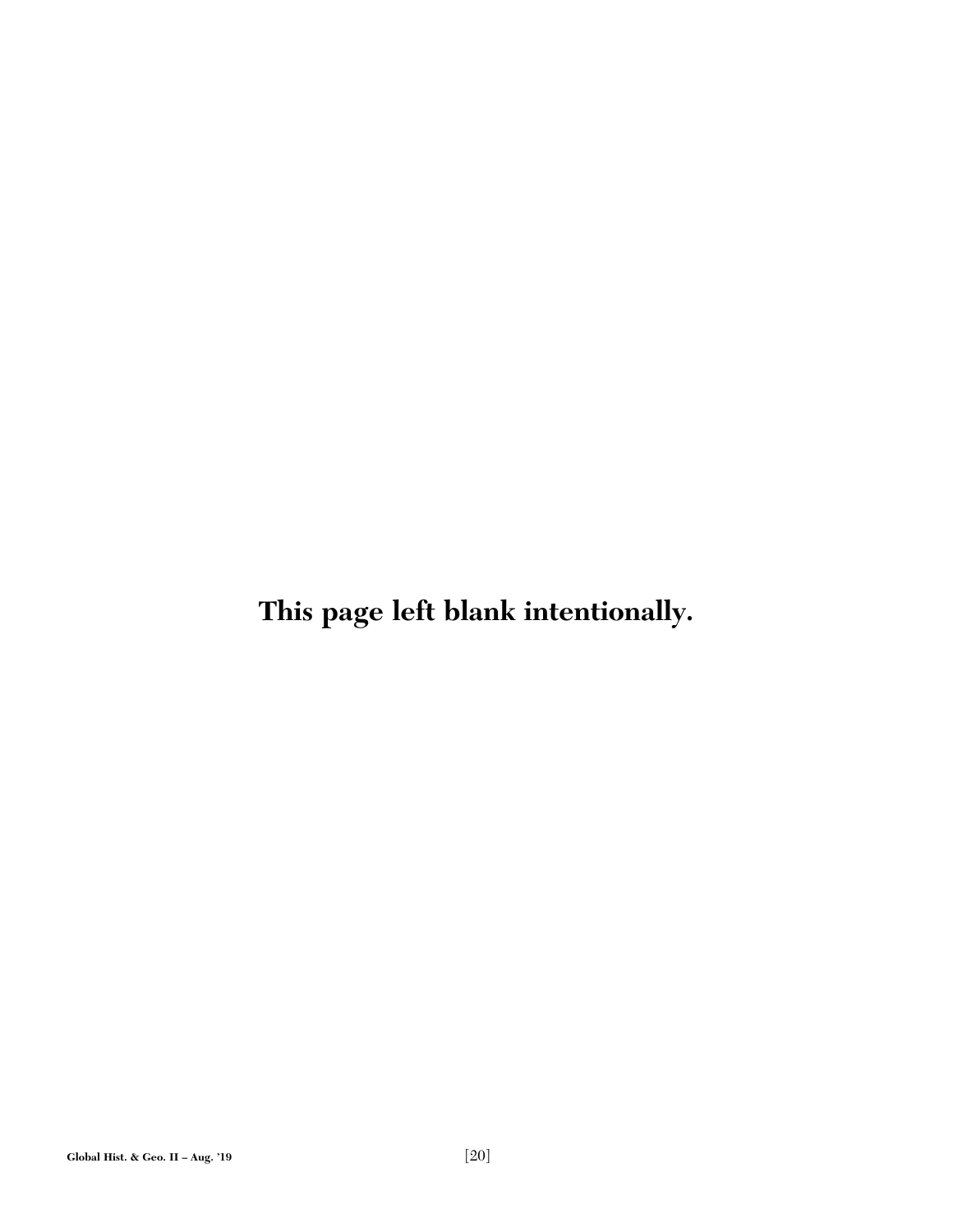*CRQ Set 2 Directions* **(32–34b):** Analyze the documents and answer the short-answer questions that follow each document in the space provided.

Base your answer to question 32 on Document 1 below and on your knowledge of social studies.

**Peep Under the Iron Curtain**

# **Document 1**



Source: Leslie Gilbert Illingworth, *Daily Mail*, March 6, 1946 (adapted)

32 Explain the geographic context for the historical development/event shown in this 1946 cartoon. [1]

**Geographic Context**—refers to where this historical development/event is taking place and why it is taking place there.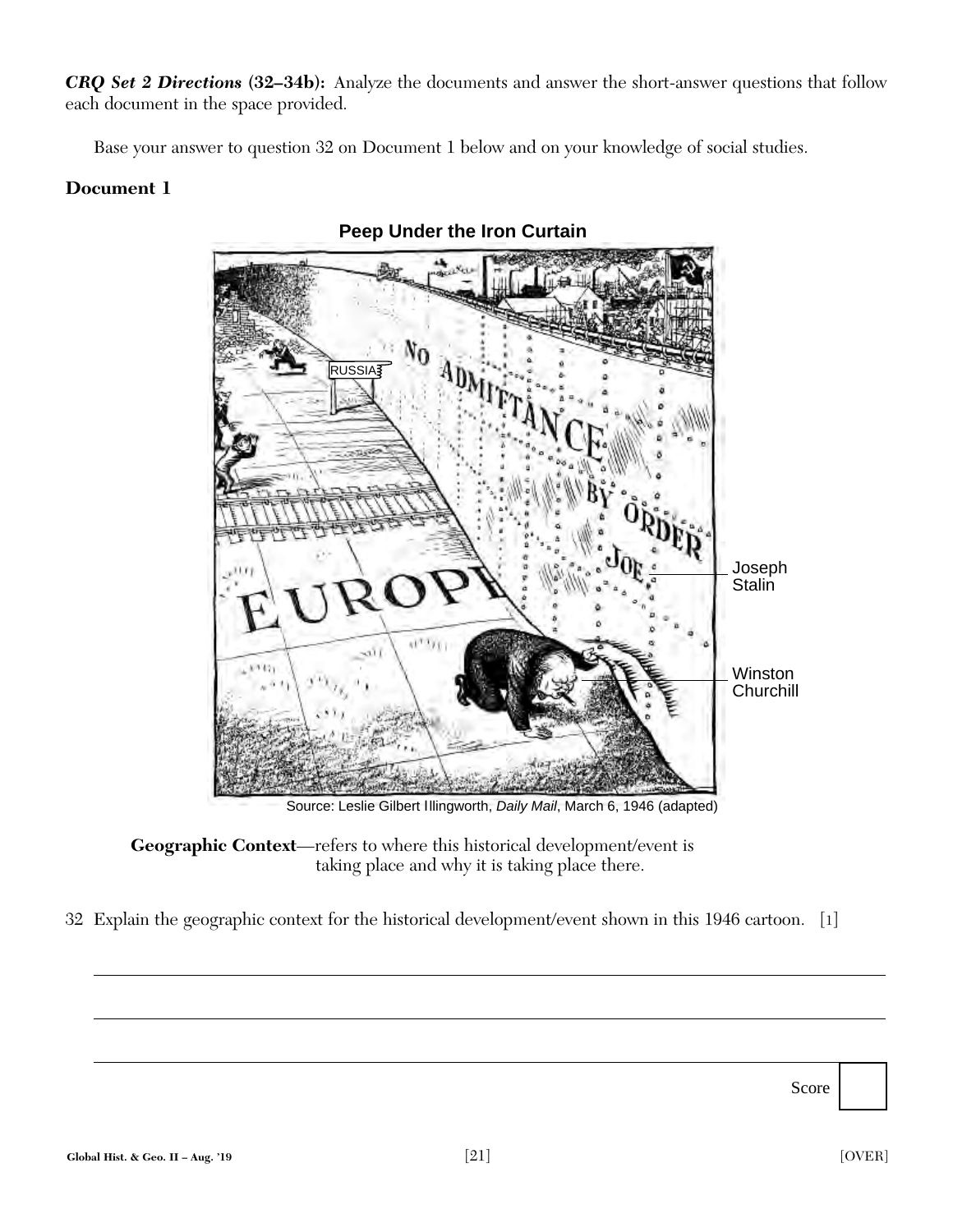Base your answer to question 33 on Document 2 below and on your knowledge of social studies.

# **Document 2**

United States President George H. W. Bush and Russian President Boris Yeltsin met at Camp David at a United States–Russian Summit. They issued a Joint Declaration on February 1, 1992.

At the conclusion of this meeting between an American President and the President of a new and democratic Russia, we, the leaders of two great peoples and nations, are agreed that a number of principles should guide relations between Russia and America.

- 1. Russia and the United States do not regard each other as potential adversaries. From now on the relationship will be characterized by friendship and partnership founded on mutual trust and respect and a common commitment to democracy and economic freedom.
- 2. We will work to remove any remnants of cold war hostility, including taking steps to reduce our strategic arsenals.
- 3. We will do all we can to promote a mutual well-being of our peoples and to expand as widely as possible the ties that now bind our peoples. Openness and tolerance should be the hallmark of relations between our peoples and governments.
- 4. We will actively promote free trade, investment and economic cooperation between our two countries.
- 5. We will make every effort to support the promotion of our shared values for democracy, the rule of law, respect for human rights, including minority rights, respect for borders and peaceful change around the globe.
- 6. We will work actively together to:
- Prevent the proliferation of weapons of mass destruction and associated technology, and curb the spread of advanced conventional arms on the basis of principles to be agreed upon.
- Settle regional conflicts peacefully.
- Counter terrorism, halt drug trafficking and forestall [prevent] environmental degradation.

In adopting these principles, the United States and Russia today launch a new era in our relationship. In this new era, we seek a peace, an enduring peace that rests on lasting common values. This can be an era of peace and friendship that offers hope not only to our peoples, but to the peoples of the world. . . .

> Source: "Joint Declaration," U.S.–Russian Summit, Camp David, February 1, 1992 Berlin Information Center for Transatlantic Security online

33 Based on this document, explain the purpose of this joint declaration by United States President George H. W. Bush and Russian President Boris Yeltsin. [1]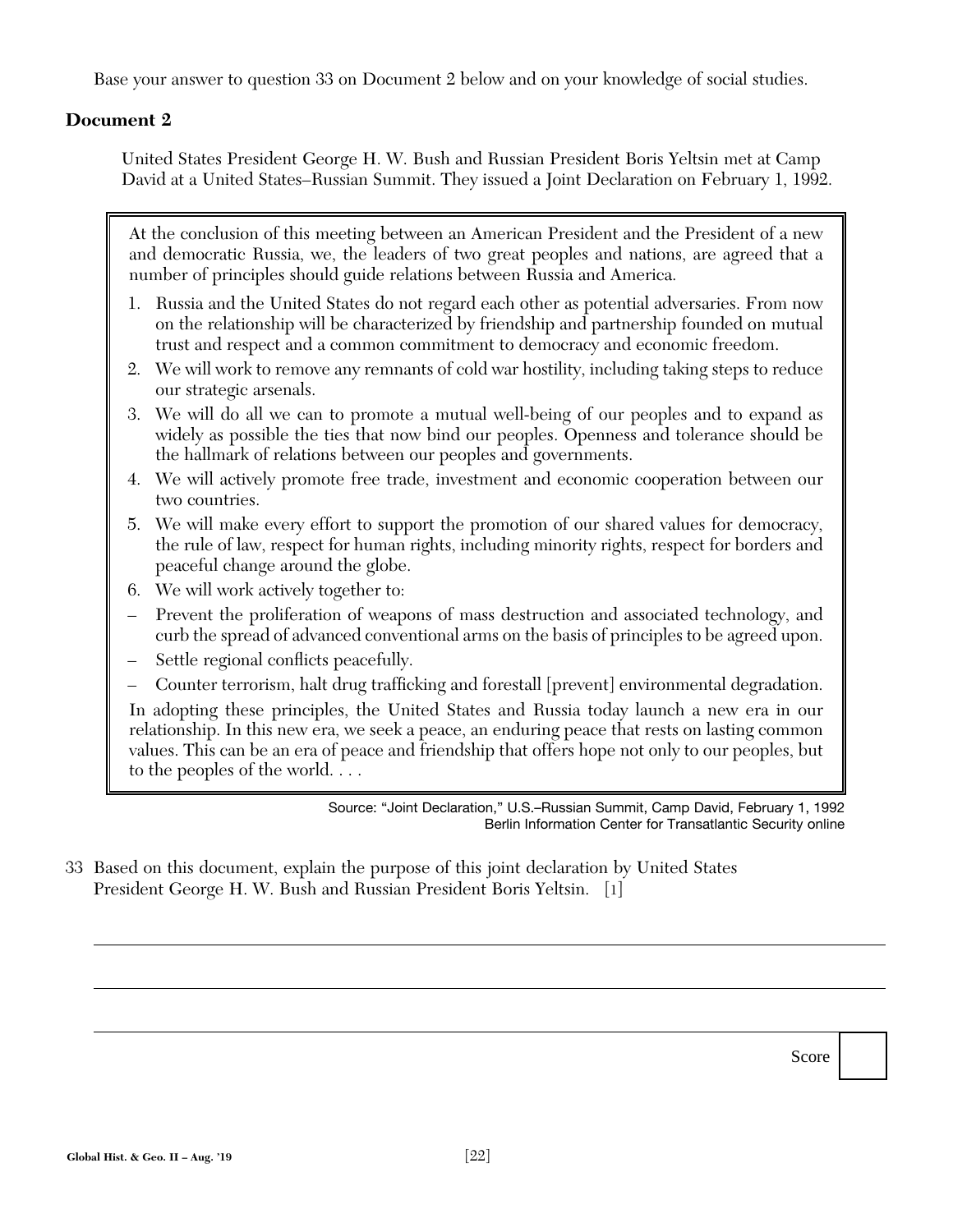**Turning point**—is a major event, idea, or historical development that brings about significant change. It can be local, regional, national, or global.

- 34a–34b Using evidence from *both* Documents 1 and 2 and your knowledge of social studies:
	- a) Identify a turning point associated with the historical developments related to both Documents 1 *and* 2. [1]
	- b) Explain why the historical developments associated with these documents are considered a turning point. Be sure to use evidence from both Documents 1 *and* 2 in your response. [1]

| 34a Score |  |
|-----------|--|
| 34b Score |  |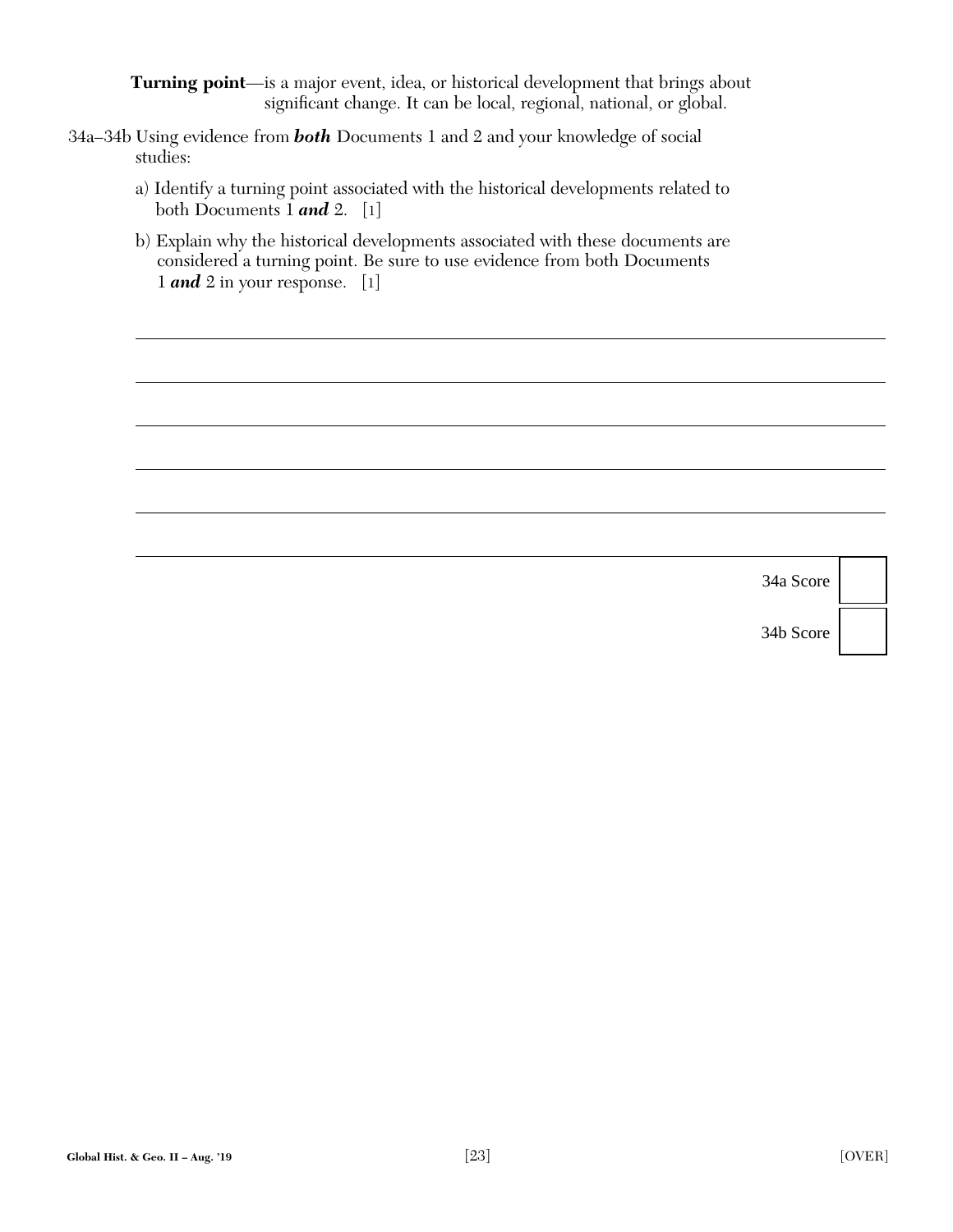#### **Part III**

#### **(Question 35)**

#### **ENDURING ISSUES ESSAY**

This question is based on the accompanying documents. The question is designed to test your ability to work with historical documents. Some of these documents have been edited for the purposes of this question. As you analyze the documents, take into account the source of each document and any point of view that may be presented in the document. Keep in mind that the language and images used in a document may reflect the historical context of the time in which it was created.

**Directions:** Read and analyze each of the five documents and write a well-organized essay that includes an introduction, several paragraphs, and a conclusion. Support your response with relevant facts, examples, and details based on your knowledge of social studies and evidence from the documents.

> **An enduring issue is a challenge or problem that has been debated or discussed across time. An enduring issue is one that many societies have attempted to address with varying degrees of success.**

#### **Task:**

- Identify **and** define an enduring issue raised by this set of documents
- Argue why the issue you selected is significant **and** how it has endured across time

#### **In your essay, be sure to**

- Identify the enduring issue based on a historically accurate interpretation of *at least three* documents
- Define the issue using relevant evidence from *at least three* documents
- Argue that this is a significant issue that has endured by showing:
	- How the issue has affected people or has been affected by people
	- How the issue has continued to be an issue or has changed over time
- Include relevant outside information from your knowledge of social studies

In developing your answer to Part III, be sure to keep these explanations in mind:

**Identify**—means to put a name to or to name.

**Define**—means to explain features of a thing or concept so that it can be understood.

**Argue**—means to provide a series of statements that provide evidence and reasons to support a conclusion.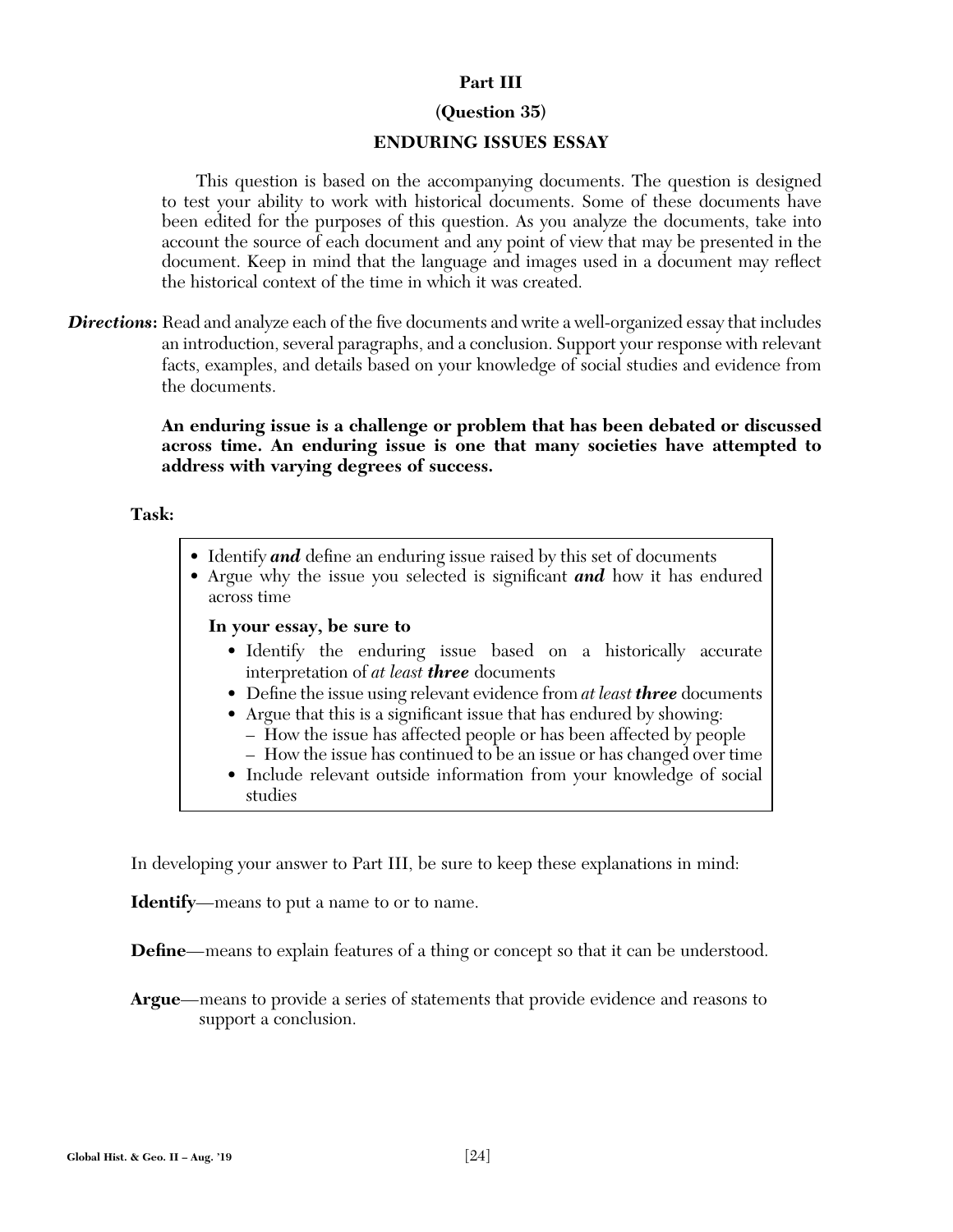This excerpt is from the United Nations Press Release of UN Secretary-General Ban Ki-moon's message on the International Day for Preventing Exploitation of the Environment in War and Armed Conflict commemorated on November 6, 2012.

...We must also acknowledge that durable peace and post-conflict development depend on environmental protection and good governance of natural resources. There can be no peace if the resource base that people depend on for sustenance and income is damaged or destroyed—or if illegal exploitation finances or causes conflict.

Since 1990, at least 18 violent conflicts have been fuelled by the exploitation of natural resources such as timber, minerals, oil and gas. Sometimes this is caused by environmental damage and the marginalization [making powerless] of local populations who fail to benefit economically from natural resource exploitation. More often it is caused by greed. . . .

To date, six United Nations peacekeeping missions have been mandated to support the host country's ability to re-establish control over its resource base and stop illicit [unlawful] extraction by armed groups. However, we need a greater international focus on the role of natural resource management in conflict prevention, peacekeeping and peacebuilding....

> Source: UN Press Release, SG/SM/14615-OBV/1156, November 1, 2012 United Nations online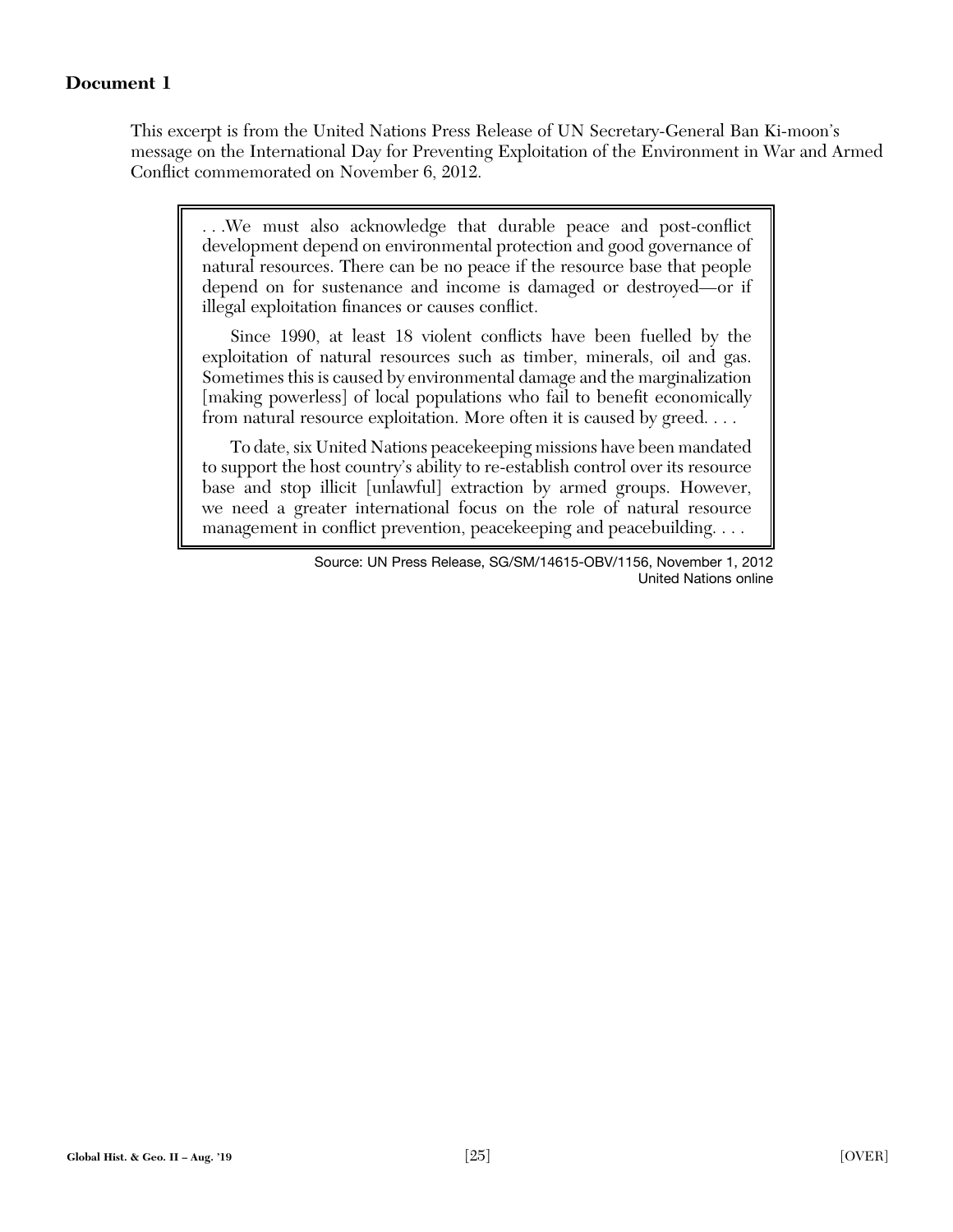Muslin was a type of handwoven cotton fabric fit for emperors produced in Dacca (Dhaka), a part of India before the arrival of Europeans. Muslin today is a lightweight inexpensive machinemade cotton fabric.

. . .Dhaka's Muslin was felled [demolished] by colonialism's potent mix of the Industrial Revolution and the Maxim gun. Before that fall, though, there was another rise. Europeans came to India at the beginning of the 16th century and were astonished not only at the quality and volume of its cotton textiles, but also by its extensive, far-flung trade. Soon Indian cotton textiles were exported more than ever to Europe, in exponentially increasing volumes, with Bengal taking the lion's share. Fortunes were made. As the economist K. N. Chaudhuri noted, from the earliest times "exports from eastern India . . . were a perennial [endless] source of prosperity to merchants of every nation." . . .

But muslin's days were numbered. The British colonial apparatus, whether in the form of the East India Company or as direct rule by the Crown, was a vast extractive machine. So too had been the Mughal state, which had herded the weavers into designated workshops called *kothis* to labor in harsh, even punitive, conditions. But compared to the pitiless operations of the British, the Mughals were models of mercy. On one side, both Company and Crown squeezed the farmers and the weavers until nothing was left, then squeezed some more. On the other, a factoryproduced, mass-product "muslin" rolled off the newly invented power looms in Lancashire cotton mills. Aided by a raft [large number] of tariffs, duties and taxes, British cotton textiles flooded not only the European markets, but the Indian ones as well, bringing Bengal's handloom cotton industry, and muslin, to its knees. . . .

Source: Khademul Islam, "Our Story of Dhaka Muslin," *AramcoWorld,* May/June 2016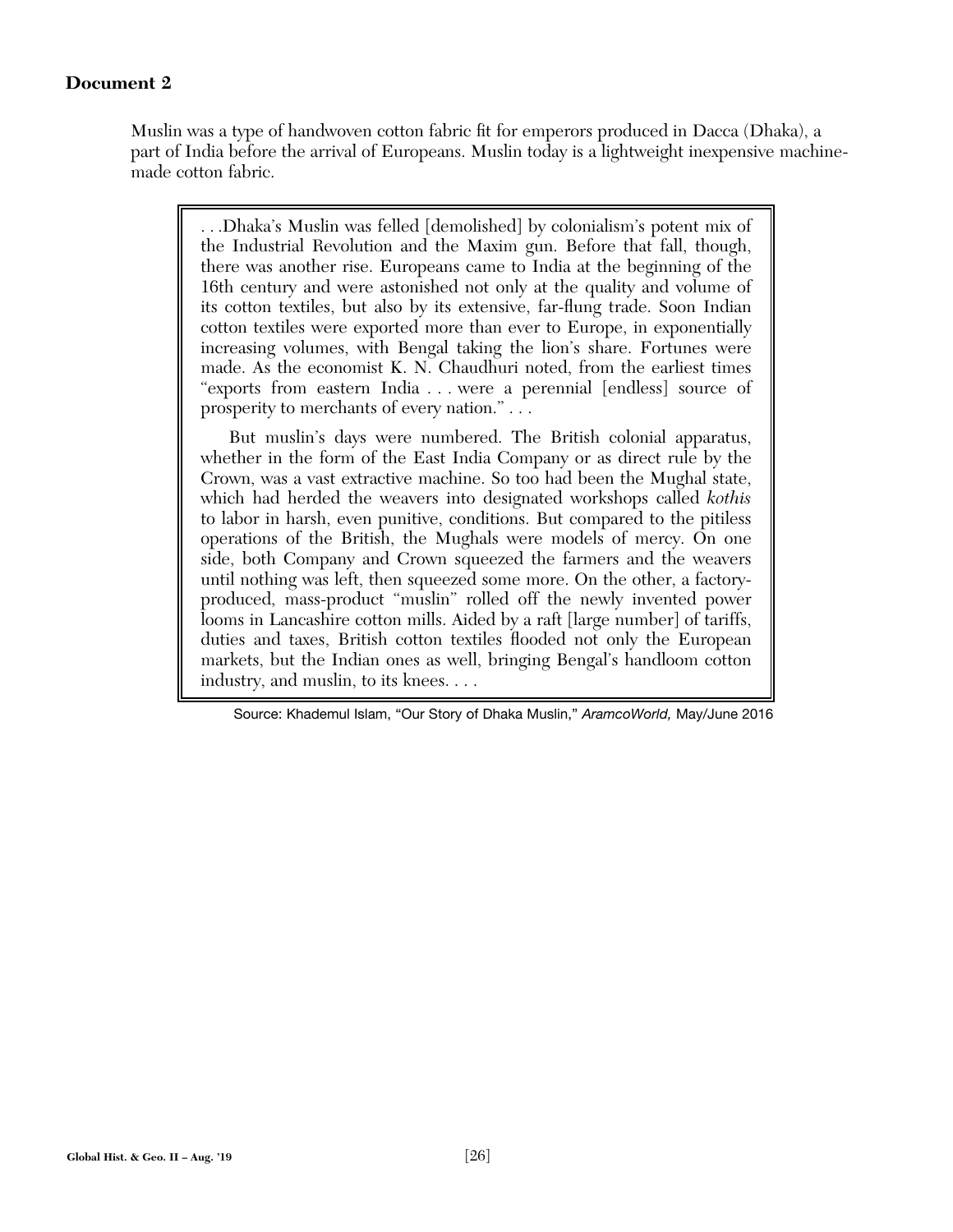This 1906 cartoon depicting King Leopold II of Belgium as a snake appeared in the British magazine, *Punch.*



Source: Linley Sambourne, *Punch*, November 28, 1906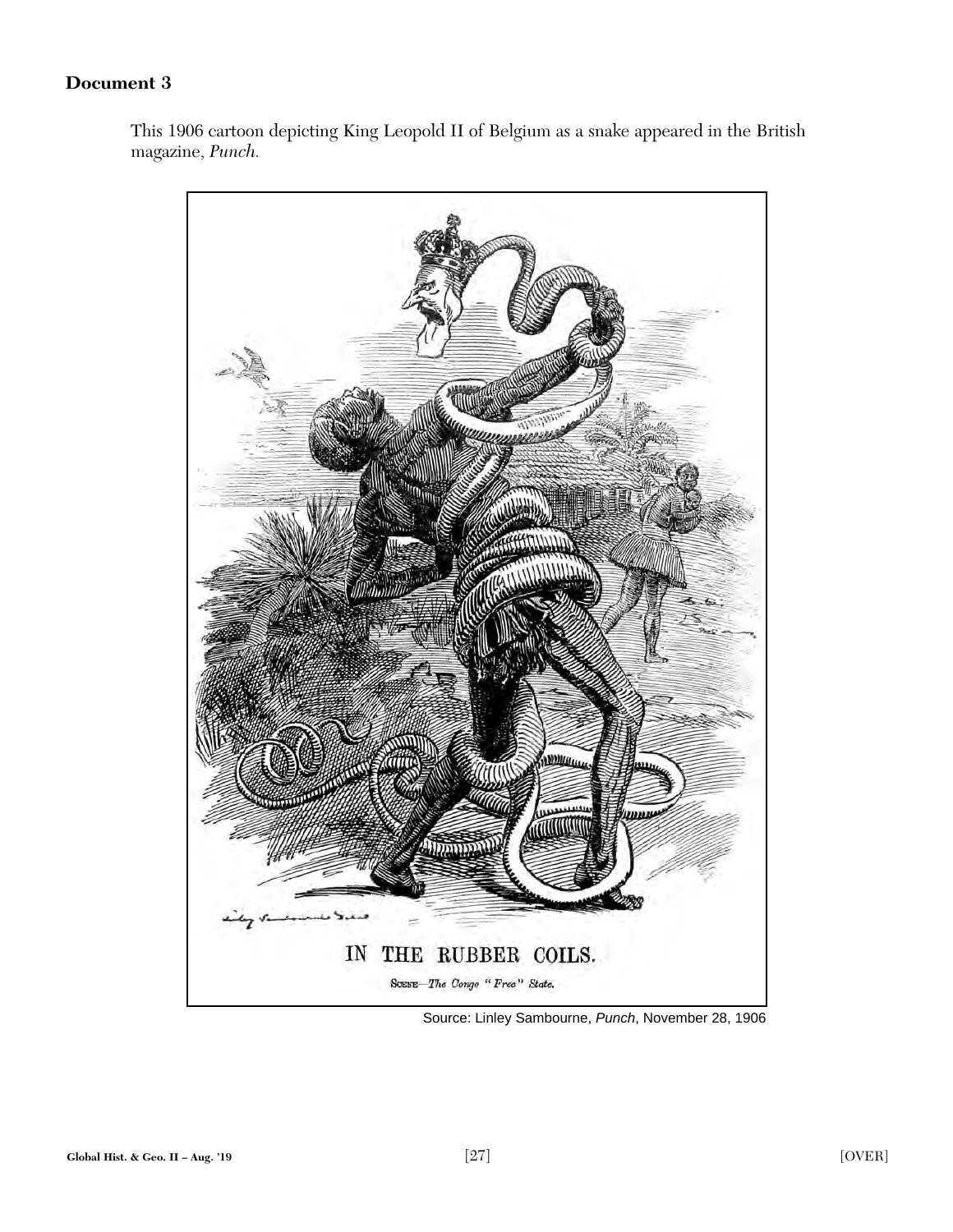This is an excerpt from a case study lesson on the timber conflict in Cambodia.

The civil war from 1970 to 1975, the Khmer Rouge regime from 1975 to 1979, and the Cambodia-Vietnam War from 1978 to 1979 virtually destroyed Cambodia's economy. Although rice is Cambodia's most important crop and a staple of the Khmer diet, by 1974, under wartime conditions, rice had to be imported, and production of Cambodia's most profitable export crop, rubber, fell off sharply. Between 1976 and 1978, hundreds of thousands of people died from malnutrition, overwork, and mistreated or misdiagnosed diseases. . . .

Both sides in the Cambodian civil war, the Government and the Khmer Rouge, used timber to fund their war efforts. Global Witness estimated the value of the Thai-Cambodian cross-border timber trade to the Khmer Rouge was approximately \$10-\$20 million per month in 1995. Conflict over timber resources has led to mass torture, exploitation, and forced displacement in Cambodia. In addition, timber exploitation has wreaked havoc on the environment and local economies. Extensive deforestation has had severe repercussions for indigenous populations, exacerbating [aggravating] the grievances which lead to rebellion and conflict....

Source: Timber Conflict Case Study: Cambodia, Global Witness: "Summary of the Cambodia Campaign: The Forestry Reform Process"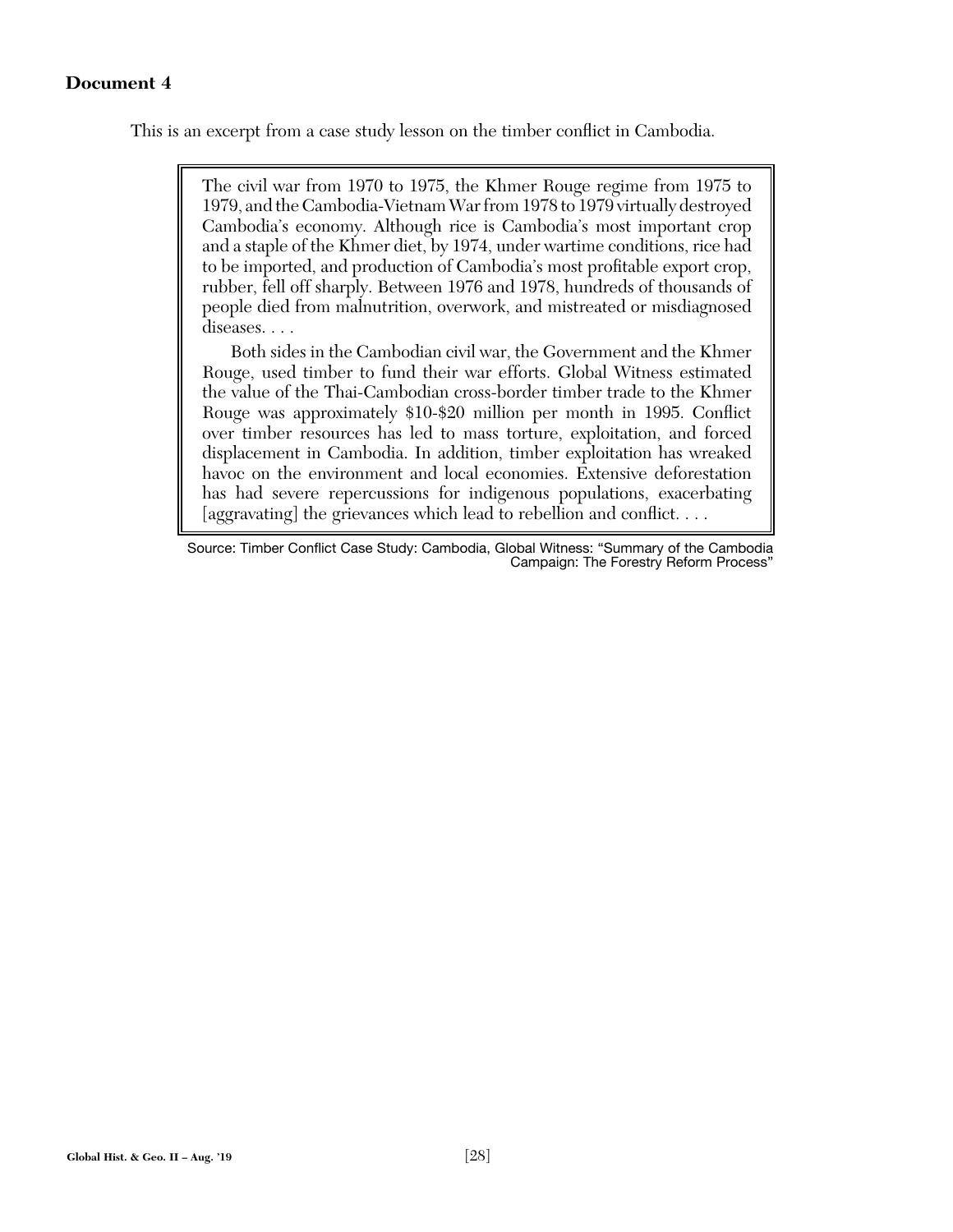Blood diamond, also called conflict diamond as defined by the United Nations (UN), is any diamond that is mined in areas controlled by forces opposed to the legitimate, internationally recognized government of a country and that is sold to fund military action against that government.



**Diamonds for Weapons Trade – near the end of the 20th century**

Source: "Blood Diamond," Encyclopaedia Britannica, November 28, 2016 (adapted)

**\***RUF, Revolutionary United Front is a guerilla unit whose actions led to civil war in Sierra Leone.

**\***UNITA, National Union for Total Independence of Angola was a political party that saw itself as part of **\*** a guerilla movement fighting for independence from Portugal. It fought in the Angola civil war once independence was achieved.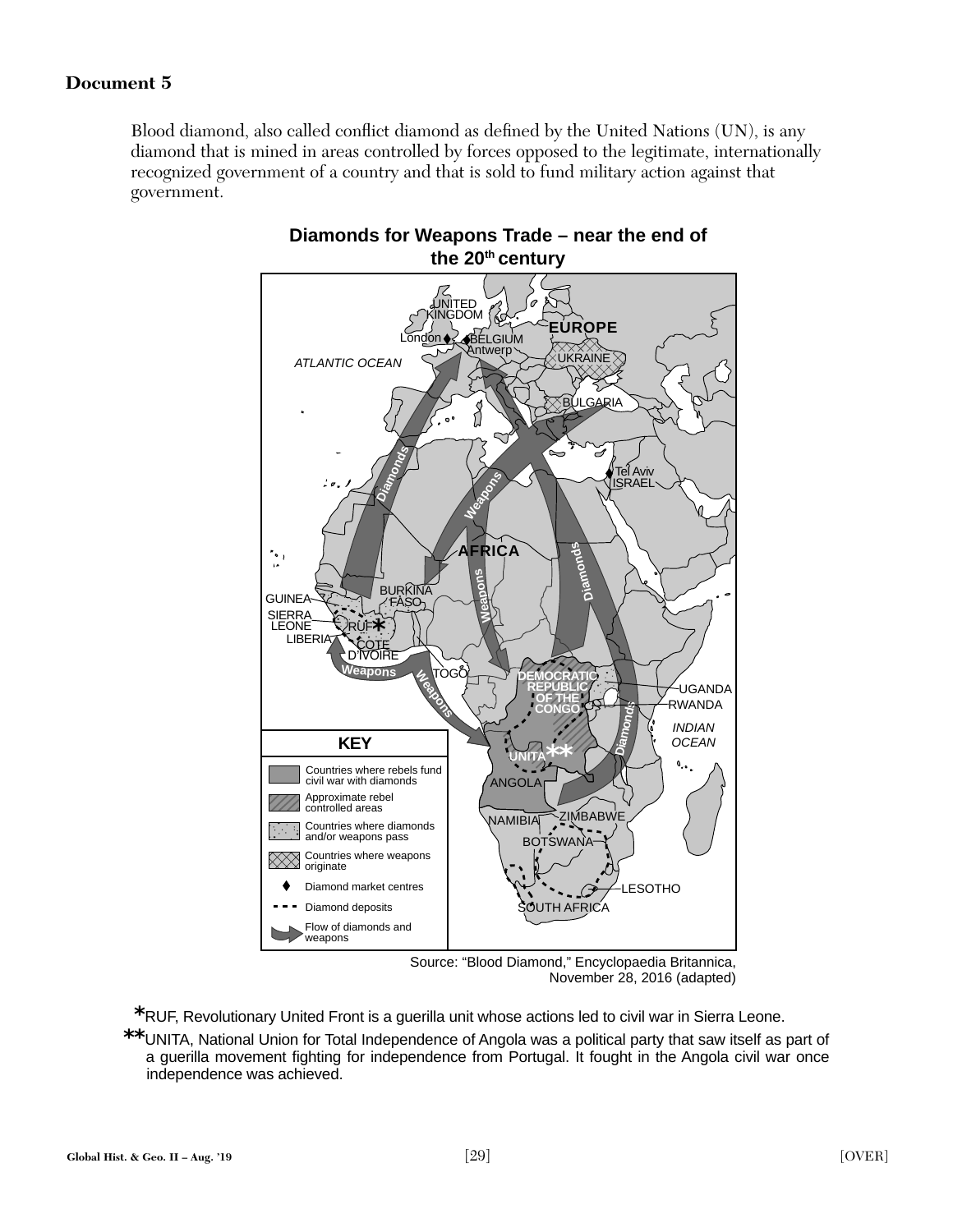**This page left blank intentionally.**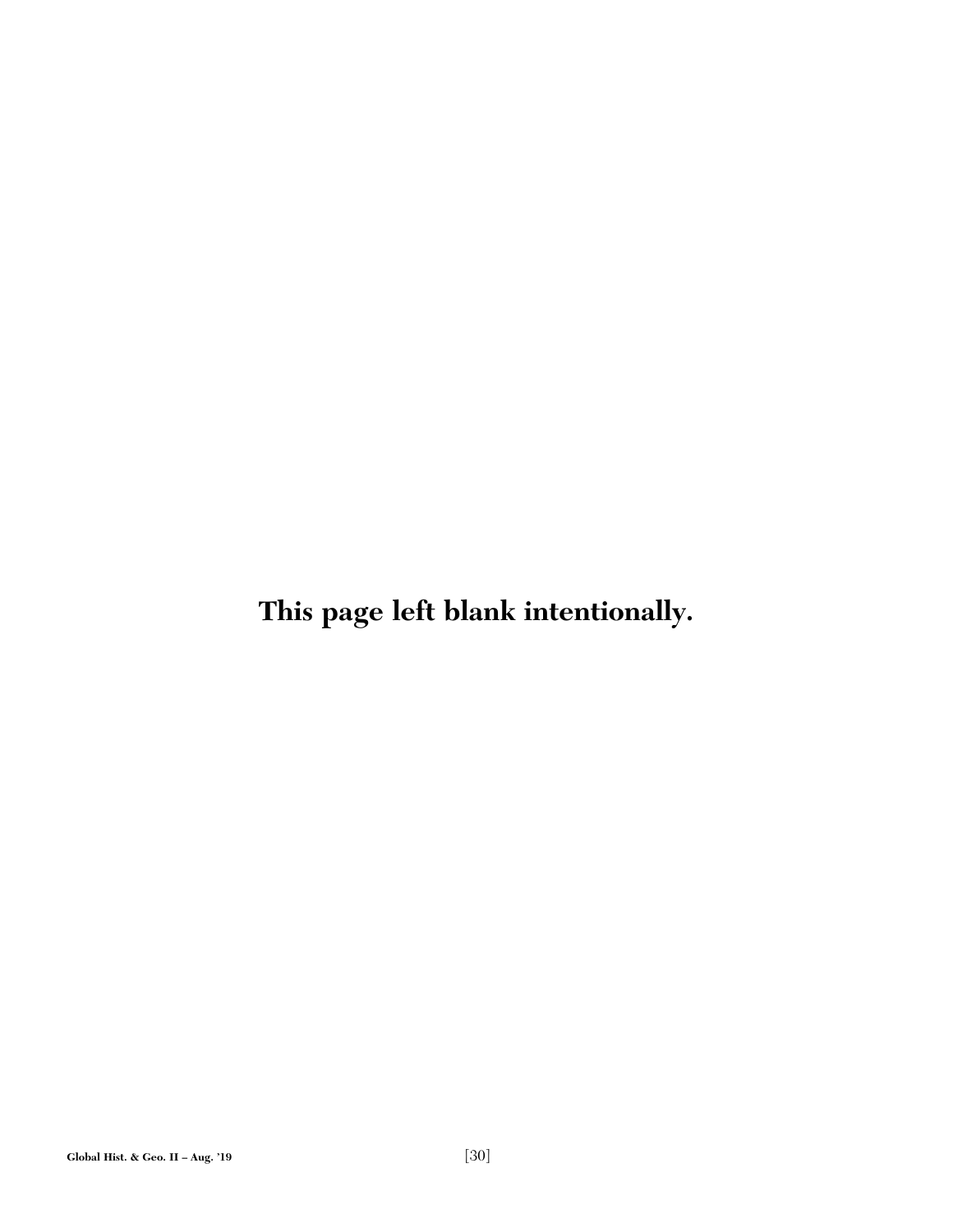# **OPTIONAL PLANNING PAGE**

#### **Enduring Issues Essay**

You may use the Planning Page organizer to plan your response if you wish, but do NOT write your essay response on this page. Writing on this Planning Page will **NOT** count toward your final score.

My Enduring Issue is:\_\_\_\_\_\_\_\_\_\_\_\_\_\_\_\_\_\_\_\_\_\_\_\_\_\_\_\_\_\_\_\_\_\_\_\_\_\_\_\_\_\_\_\_\_\_\_\_\_\_\_\_\_\_\_\_\_\_\_\_\_\_\_\_\_\_

| <b>Essay Requirements</b>                                                      | Yes | Circle documents that<br>apply |                        |   |                |                | One or two possible ideas for<br>outside information |
|--------------------------------------------------------------------------------|-----|--------------------------------|------------------------|---|----------------|----------------|------------------------------------------------------|
| Is this an issue supported by<br><i>at least three</i> documents?              |     |                                |                        |   |                |                |                                                      |
| Which documents support<br>this issue?                                         |     | $\mathbf{1}$                   | $\overline{2}$         | 3 | $\overline{4}$ | $\overline{5}$ |                                                      |
| Which documents can be<br>used to develop the definition<br>for this issue?    |     |                                | $\overline{2}$         | 3 | $\overline{4}$ | 5              |                                                      |
| Has this issue significantly<br>affected people or been<br>affected by people? |     |                                |                        |   |                |                |                                                      |
| In which document or<br>documents do you see this?                             |     | $\mathbf{1}$                   | $\overline{2}$         | 3 | $\overline{4}$ | $\overline{5}$ |                                                      |
| Has this issue endured across<br>time or changed over time?                    |     |                                |                        |   |                |                |                                                      |
| In which document or<br>documents do you see this?                             |     | 1                              | $\mathcal{D}_{\alpha}$ | 3 |                | $\overline{5}$ |                                                      |

Refer back to page 24 to review the task.

Write your essay on the lined pages in the essay booklet.